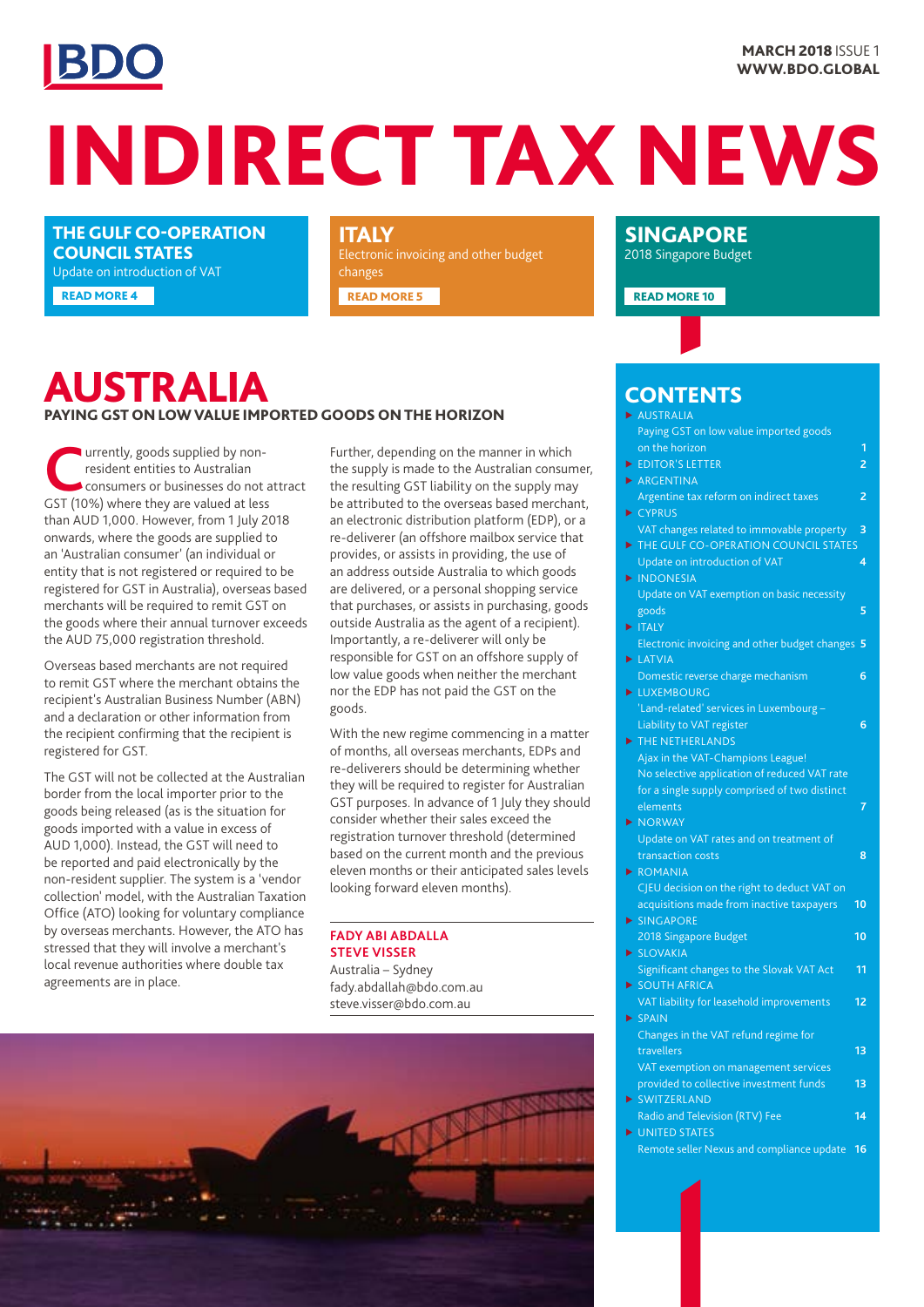# <span id="page-1-0"></span>EDITOR'S

Dear Reader,

I<sup>t's</sup> my ple<br>
first editi<br>
for 2018. t's my pleasure to introduce you to our first edition of BDO's Indirect Tax News

Since our last edition the authorities in the United Arab Emirates and the Kingdom of Saudi Arabia have grasped the nettle and introduced VAT legislation effective 1 January 2018.

Continuing with news out of the middle east, it appears that increasing oil prices have led Bahrain to defer the introduction of VAT from October 2018 to 1 January 2019, which is when it's also likely to be introduced in Oman, Qatar, and Kuwait.

I'm just back from a BDO VAT Centre of Excellence meeting in Dubai, which was also attended by our colleagues from the GCC region and from BDO India where a new GST system was introduced last July. The activities going on in these regions certainly make it appear that the future of the indirect tax profession will be safe for at least another few years.

And finally, it's noteworthy that automation of indirect tax filings was high on the agenda for our meeting. I expect this topic will be the subject of future editor's notes as the year progresses.

Kind Regards from almost 'Springtime' Dublin!

#### **IVOR FEERICK**

Chair – BDO International VAT Centre of Excellence Committee Ireland – Dublin ifeerick@bdo.ie

## EDITOR'S ARGENTINA<br>LETTER ARGENTINE TAX REFORM ON INDIR ARGENTINE TAX REFORM ON INDIRECT TAXES

**A**rgentina's legislature recently approved a variety of tax changes aimed at attracting foreign investment, eliminating existing distortions, and achieving greater equity.

The amendments impact companies interested in doing business in Argentina and those that are currently operating here.

In this article we highlight changes made to Value Added Tax, Excise Tax, and the Tax on Fuels and Natural Gas.

#### **Value added tax**

#### **Subject of the tax – Extension**

'Digital' services will now be subject to VAT when they are used or exploited in the country, regardless of the form of the digital service. If an intermediary is involved in the payment, the intermediary must act as collection agent. The extensions of VAT to such services applies for supplies made as of 1 February 2018.

#### **Export and Import**

Guidelines have been established for determining the place of economic exploitation. Under the guidelines there is 'effective use and exploitation' in the jurisdiction where the immediate use or the first act of supply is assessed by the recipient, even when the consumption is intended by the recipient.

#### **Return of technical credit balances**

To promote large-scale ventures, a permanent mechanism for the return of credit balances has been created, provided the credit balances related to operations performed as of 1 January 2018. The balances must be kept for more than six consecutive fiscal years and there is a credit balance in favour of the taxpayer. This treatment is applied to purchases, construction, manufacturing, and imports of fixed asset operations, other than automobiles, as well as to leased goods acquired after six months of a purchase option being exercised.

The mechanism also allows for the return of credit balances (up to a maximum annual limit) to public service companies whose rate is reduced due to the granting of subsidies.

#### **Determining the fiscal credit related to employer contributions**

The ability to claim a credit with respect to employer contributions is being phased out so that by 2021, VAT fiscal credits will no longer be allowed for employer contributions.

#### **Excise taxes**

#### **Tobacco**

The fixed minimum excise tax applied to packs of cigarettes has increased. Nevertheless, the tax rate was reduced to 7% on the final sale price of packs of cigarettes.

#### **Drinks and beverages**

Drinks with caffeine and taurine, whether these substances are supplemented or natural, are subject to the excise tax.

In relation to alcoholic beverages, the nominal rate of excise tax on whiskey, cognac, brandy, and other spirits that have at least a 30% alcohol content has increased from 20% to 26%.

With regard to the sale of beer, the normal excise rate is 14%. A rate of 8% applies to traditional beers brewed by micro, small, and medium-size companies.

#### **Automobiles**

Regarding automobiles, the excise rates and the vehicle models on which it is levied will be updated annually based on the variations in the Consumer Price Index (CPI) provided by the INDEC (National Statistics Board).

#### **Technology**

The excise tax on the provision of cell and satellite telephone services to the user has increased.

The tax rate is reduced to zero for products manufactured by beneficiary companies that can prove the products originated in a special customs area.

#### **Tax on fuels**

The carbon dioxide emissions were included on the tax on fuels. The percentage of the fuel tax taxpayers in the agricultural, mining, and fishing sectors can claim against their income tax has been reduced.

#### **GUILLERMO JAIME POCH ALBERTO FABIÁN MASTANDREA**

Argentina – Buenos Aires gpoch@bdoargentina.com amastandrea@bdoargentina.com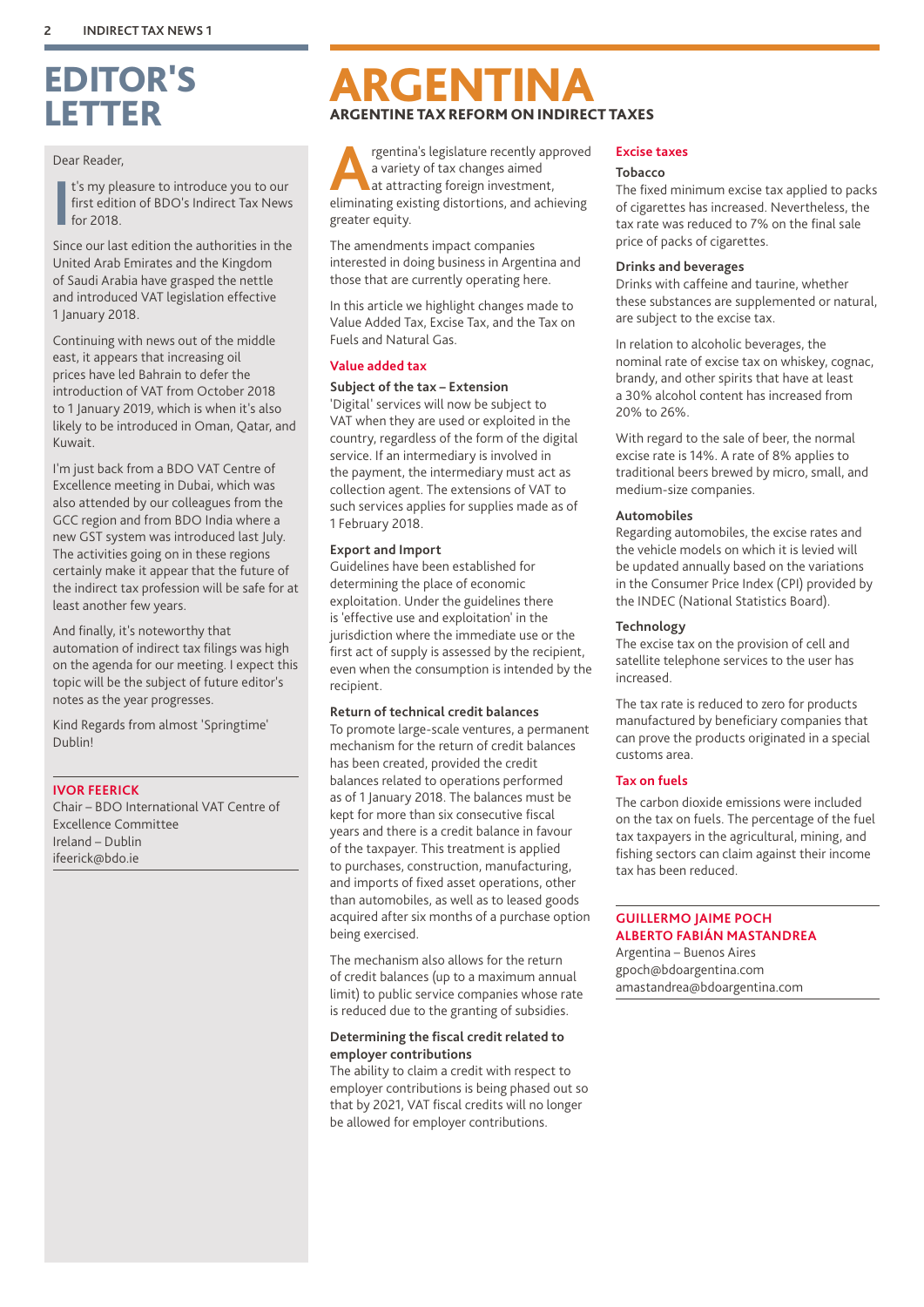## <span id="page-2-0"></span>**CYPRUS** VAT CHANGES RELATED TO IMMOVABLE PROPERTY

**O**n 3 November 2017 Cyprus'<br>
Parliament fulfilled its EU VAT<br>
obligations and passed the long-<br>
NAT Parliament fulfilled its EU VAT expected amendments to the Cyprus VAT legislation. The amendments relate to application of VAT to the supply of building land.

The new law introduces VAT at the standard rate (19%) on the sale of non-developed building land and on the leasing/rental of business premises (under certain conditions). It also introduces the reverse charge mechanism for VAT-able supplies of land and property under a loan restructuring/force-sale arrangement.

#### **VAT on building land**

As of 2 January 2018, VAT at the rate of 19% is imposed on the sale of non-developed building land that is intended to be used for the construction of buildings/structures in the course of carrying out a business activity. No VAT is imposed on the sale of land located in livestock, environmental, archaeological, and agricultural zones.

#### **VAT on leasing of immovable property used for business purposes**

VAT at the rate of 19% is imposed on the leasing of immovable property (except where the lease relates to residential dwellings) to taxable persons using the leased property for VAT-able business activities. (Note that no VAT is imposed on the leasing of the property where the lessee is engaged in VAT-exempt activities.) The law provides that the lessor has the right (through an irrevocable option) to choose to opt out of the VAT charge under certain conditions.

The above provisions apply to new lease agreements concluded from 13 November 2017.

#### **Introduction of reverse charge provisions on certain transfers**

Transfers resulting from loan reorganisation and compulsory transfers are normally made without a bank making any payment to the taxpayer. Such transactions create a VAT liability that the taxpayer clearly is not in a position to pay. For this reason, Article 11D to the main VAT Law was introduced. This article transfers the obligation for the VAT in such situations from the taxpayer to the recipient (in other words, the bank) using a reverse charge mechanism.

The provisions apply to immovable property including land and/or buildings transferred along with the land on which they are built, provided the transaction takes place before the building is first occupied.

These reverse charge provisions came into force on 2 January 2018 and will remain in force until 31 December 2019.

#### **ANGELOS PETROU**

Cyprus – Nicosia apetrou@bdo.com.cy

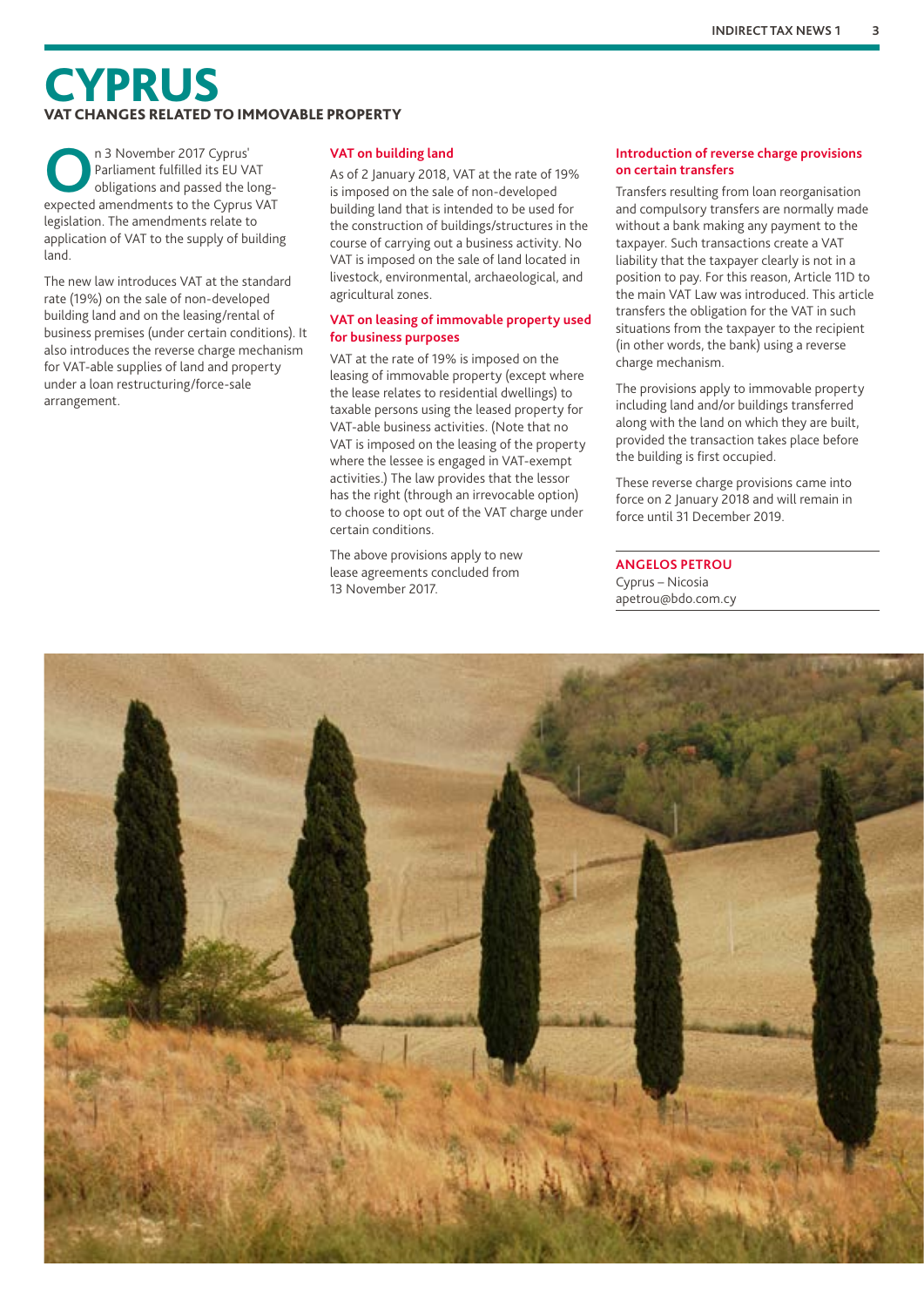## <span id="page-3-0"></span>THE GULF CO-OPERATION COUNCIL STATES UPDATE ON INTRODUCTION OF VAT

**V**AT was finally implemented in the United Arab Emirates and the King of Saudi Arabia on 1 January 2018. United Arab Emirates and the Kingdom

At the time of implementation many businesses were still unready and there were several areas of the VAT law that had not been confirmed. This created uncertainly for businesses which was compounded by changes and new rules introduced in the first few weeks after implementation. Some of the main changes and hot topics in each country are summarised below.



#### **United Arab Emirates (UAE)**

#### **Designated Zones**

The VAT law provides for certain fenced areas to be treated as 'outside the State' for VAT purposes. Cabinet Decision No. (59) of 2017 was published on 9 January 2018 on the Federal Tax Authority (FTA) website providing a list of fenced areas that have been designated as Designated Zones. The implementation date of the decision was back dated to 1 January 2018.

#### **Pharmaceutical products and medical equipment**

The law includes a zero-rate relief for certain medicines and medical equipment identified in a 'Decision by the Cabinet'.

Cabinet Decision No. (56) of 2017 was published on 9 January 2018 on the FTA's website confirming that the supply of Medications and Medical Equipment (defined in the decision) registered with the Ministry of Health and Prevention, or imported with its permission or approval, would be subject to tax at zero rate. The implementation date of the decision is back dated to 1 January 2018.

Cabinet Decisions on Charities, Tourist Refund Scheme, Government Bodies, and Sovereign activities have yet to be issued.

#### **Commercial property**

Just a few days into the new tax the FTA announced that a person buying a commercial property has to register with the FTA and pay the VAT amount directly to the FTA.

A user guide has been issued setting out the steps to be followed.

As yet, the FTA has not provided specific guidance on how this will impact developers – for example the liabilities and responsibilities a developer will have.

Unofficially we understand that a credit will be given to the developers once VAT is paid to the FTA by the buyers of a commercial property.

**Saudi Arabia not an 'implementing state'** The UAE has made several unofficial announcements that the Kingdom of Saudi Arabia will not be treated as an Implementing State for the purposes of international trade. This would mean that goods and services exported to, and imported from, Saudi Arabia will be treated in the same way as imports and exports from the rest of the world.

#### **Kingdom of Saudi Arabia (KSA)**

#### **Healthcare and education**

KSA applies VAT at the standard rate of 5% to healthcare and education services. However, on 6 January a royal decree was issued that states that the Saudi government will bear the VAT burden of private healthcare and education services for Saudi citizens. The relief will operate similarly to a zero rate. The VAT return has been changed to include special boxes to declare sales affected by the relief.

#### **Private homes**

The sale of a residential property is subject VAT in KSA but a special relaxation will be applied to Saudi national citizens buying their first homes. These first-time buyers will not pay VAT on homes costing up to SAR 850,000. Like the healthcare and education changes explained above, this relief was not announced until after VAT had been introduced. It is still not entirely clear how it will be applied.

#### **VAT registration for non-established businesses**

A non-established business may become liable to register for VAT in KSA if it makes supplies of goods and services in the Kingdom. There is no registration threshold for such businesses.

When a VAT registration of this kind is required the non-resident business must first register for Zakat (a religious levy) and income tax. It must also appoint a 'tax representative' who will be jointly liable for tax debts.

These two conditions are proving difficult and in some cases impossible for businesses to meet. The registration for other taxes potentially exposes a company to significant additional compliance obligations. In addition, it is very difficult to finds a tax representative – there is no clear guidance from the General Authority for Zakat and Tax (GAZT) and very few individuals or organisations have been willing to put themselves forward.

Unofficially we have heard that GAZT is now accepting that non-established businesses cannot register and are advising that any VAT (at least on business-to-business transactions) should be paid by the customer by means of a reverse charge.

#### **The rest of the GCC – Bahrain, Kuwait, Oman, and Qatar**

All of the other GCC countries are expected to implement VAT by 1 January 2019. Bahrain has unofficially announced that its target date will be October 2018.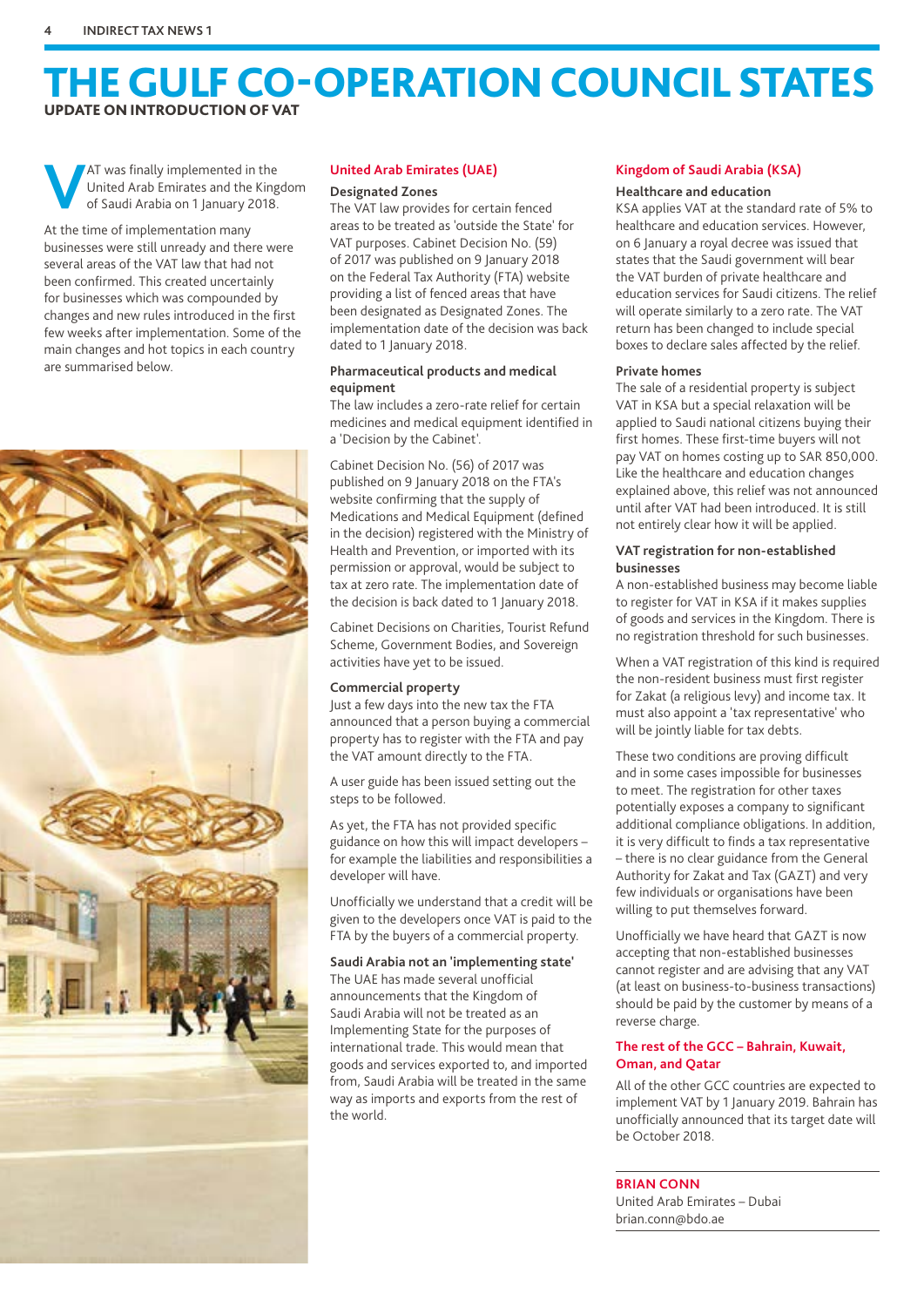## <span id="page-4-0"></span>INDONESIA UPDATE ON VAT EXEMPTION ON BASIC NECESSITY GOODS

Inder Indonesia's Value Added Tax<br>
Law, VAT is generally not imposed<br>
goods considered basic necessities Law, VAT is generally not imposed on goods considered basic necessities. Article 4A, Paragraph 2(b) of the VAT law lists 11 items considered basic necessities: rice, grain, corn, sago, soybean, salt, meat, eggs, milk, fruit, and vegetables.

#### **The changes**

In a decision of 28 February 2017 (Decision No. PUT-39/PUU-XIV/2016 (PUT-39)), the Constitutional Court granted a review of this list of goods. The court considered the legal standing of Article 4A, Paragraph 2(b) and the meaning of basic necessity. The court concluded that the types of basic necessities the public needs is not limited to the 11 types of items described above.

As a result of the court's conclusion, to provide legal certainty and to implement the court's decision, on 16 August 2017 the Minister of Finance issued a new regulation (No. 116/ PMK.010/2017 (PMK-116), which is effective on 14 September 2017 and SE-39/PJ/2017 (SE-39) on 27 November 2017). The regulation clarifies that VAT is not imposed on 13 basic necessities: rice and grain, corn, sago, soybean, salt, meat, eggs, milk, fruit, vegetables, yam, spices, and sugar. The regulation also lists the criteria and details for determining what constitutes a basic necessity for purposes of exemption from VAT.

**IRWAN KUSUMANTO** Indonesia – Jakarta ikusumanto@bdo.co.id

## ITALY ELECTRONIC INVOICING AND OTHER BUDGET CHANGES

**T**he Italian Budget Law 2018 (Law n.205 of 27 December 2017) introduced several changes to the Italian VAT. Among the changes announced are changes to the VAT rates and rules related to electronic invoicing. In addition, VAT registers will no longer have to be printed; they can be maintained electronically and printed if required in a tax inspection.

#### **VAT rate changes**

Under the Budget Law, the lower VAT rate of 10% will be applicable throughout 2018 but it is expected to increase to 11.5% on 1 January 2019 and to 13% on 1 January 2020.

Also, the ordinary rate of 22% will be applicable throughout 2018, but it is expected to increase to 24.2% on 1 January 2019, to 24.9% on 1 January 2020, and to 25% on 1 January 2021.

#### **Electronic invoicing**

The Budget Law has mandated that, with effect from 1 January 2019, all VAT taxpayers must issue electronic invoices (E-invoicing) in business-to-business (B2B) transactions. This requirement is aimed at combating tax avoidance and VAT fraud.

The rationale for this move is so that the Tax Authority can gather information in real time. This will allow them to better determine whether VAT declared and paid correlates with the invoices issued and received. The entire process will be controlled through the *Sistema di Interscambio Nazionale* and it will yield a harmonised digital format for invoices (xml).

So-called economic operators, which are businesses or other organisations that supply goods, works, or services within the context of market operations, can use intermediaries to send and receive E-invoices, but the liability remains on the economic operators. Economic operators involved in the petrol supply chain, as well as those in the public procurement chain, must begin using E-invoicing by 1 July 2018. Transactions at duty-free shops will be required to be done using E-invoicing starting 1 September 2018.

E-invoices will have to be transmitted to the Tax Authorities by the last day of the month following the date the document is issued or received.

#### **VAT registers**

VAT sale and purchase ledgers that can track the digital systems are now considered the primary record for VAT. The ledger must be printable, in case it is required for inspection. Also, the data reported in the ledger must always be up to date within 60 days from the time of the VAT transactions.

#### **Update of the split payment regime**

The split payment regime has been extended. Since July 2017, most public bodies and companies listed on the Italian Stock Exchange have come under the split payment regime. Since 1 January 2018 the following bodies are also covered by the split payment regime:

- National, regional, and local public economic entities, including special companies and public service companies;
- Foundations whose equity is owned 70% or more by public administrations;
- Subsidiaries controlled, directly or indirectly, by any type of public administration, entity, or company subject to the split payment regime; and
- Subsidiaries 70% or more controlled by any type of public administration, body, or company subject to the split payment regime.

#### **VAT grouping**

From 1 January 2018, Italian VAT grouping rules have been aligned based on the Court of Justice of the European Union's (CJEU's) Skandia America judgement (ECJ C-7/13), which focused on the relationship between a parent company and its fixed establishment. The CJEU found that where an entity in one State supplies goods and services to its fixed establishment situated in another State and the supplier belongs to a VAT group, the supply is considered carried out by the VAT group for an entity not belonging to the same group, and vice versa.

In conclusion, a foreign fixed establishment of an entity that is part of a VAT group will be considered not included in the VAT group. As a result, operations carried out by the company towards its fixed establishment located abroad and vice versa, will be considered taxable for VAT purposes.

#### **MICHELE MURATORI**

Italy – Rome michele.muratori@bdo.it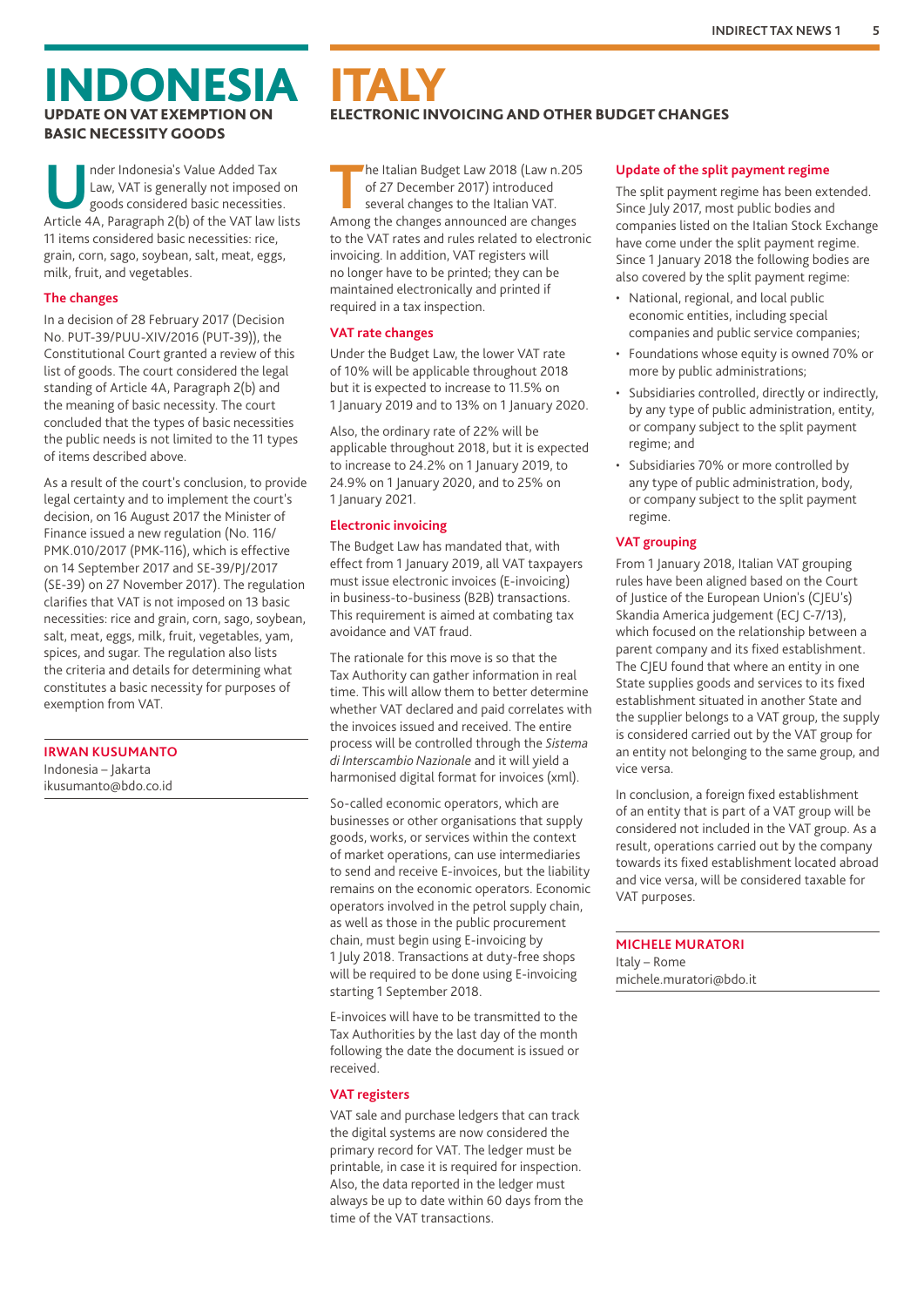### <span id="page-5-0"></span>LATVIA DOMESTIC REVERSE CHARGE MECHANISM

**Starting in 2011, to reduce the scale of<br>VAT fraud, Latvia introduced a domes<br>VAT reverse charge mechanism.<br>Currently, the reverse charge mechanism** VAT fraud, Latvia introduced a domestic VAT reverse charge mechanism. Currently, the reverse charge mechanism applies to goods and services provided in the following eight industries:

- 1. Timber and services related thereto;
- 2. Construction works and construction materials;
- 3. Scrap metal and services related thereto;
- 4. Mobile telephones, integrated circuit devices, game consoles, tablet PC's, and laptops;
- 5. Household electronics;
- 6. Cereals and industrial crops;
- 7. Scraps of precious metal;
- 8. Metalwork and related services.

A 2017 EU report on the VAT gap indicates that Latvia has continued to reduce its VAT gap. Since 2011, Latvia's VAT gap has decreased by 14%. The fact the VAT gap is decreasing demonstrates that a reverse charge mechanism is a reasonable tool for closing one's domestic VAT revenue gap.

#### **VALTS STŪRMANIS JEĻENA BĀRTULE**

Latvia – Riga valts.sturmanis@bdo.lv jelena.bartule@bdo.lv



## LUXEMBOURG 'LAND-RELATED' SERVICES IN LUXEMBOURG – LIABILITY TO VAT REGISTER

#### **Definition of supplies of services connected with an immovable property in Luxembourg**

and-related services are among the<br>
most debated exceptions to the gene<br>
business-to-business (B2B)/business t<br>
customer (B2C) rules in terms of the place and-related services are among the most debated exceptions to the general business-to-business (B2B)/business to of supply of services. Under Article 47 of Directive 2006/112/CE, which derogates from the principles laid down by Articles 44 and 45 of the same directive, some services are subject to tax where the land is situated, rather than where the supplier or the recipient are located.

Since the adoption of Council Implementing Regulation (EU) No 1042/2013 of 7 October 2013 and the Explanatory Notes on 'EU VAT place of supply rules on services connected with immovable property', which entered into force in 2017, the rules, even if still subject to interpretation in some cases, should now be harmonised across EU Member States.

With the vitality of Luxembourg's real estate market (offices, retail, and residential), many non-Luxembourg operators are active locally and so it is crucial for them to correctly assess their potential local VAT liability.

To illustrate this, the Luxembourg VAT authorities consider the following types of services as taking place in Luxembourg:

- Surveying and assessing a property;
- Valuing a property, including for insurance or financing purposes;
- Maintaining, renovating, and repairing of a building or permanent structure (including such work as cleaning windows or the façade, decorating an office space, and so on);
- Arranging the sale or lease of land or property;
- Carrying out property management services on behalf of the owner. Many Real Estate Investment Funds (REIFs) are located in Luxembourg but they have properties located elsewhere. Services related to the management of a property investment portfolio are not considered to fall under the specific place of supply rule of Article 47 of the Directive. As a result, such services are generally subject to tax (but exempt) in Luxembourg because they fall under the general B2B rules (Article 44 of the Directive).

#### **Land-related services vs. installed goods**

In some instances, the distinction between the supply of land-related services and the supply of goods that are installed by the supplier (Article 36 of the Directive) is rather difficult to make. While both are taxable in the country where the installation takes place, there might be some differences in the reporting treatment of the transactions in Luxembourg versus how it is reported in other countries (for example, where the supplier is located). Where the supplier contracts for the supply of standard goods without any alteration to meet the client's specifications, there is no real question of the place of supply, even if the contract requires the supplier to install or assemble those goods (on its own or via someone acting on its behalf). Such supplies are a supply of goods where the installation service is ancillary and so it is treated as a supply of goods. However, if the service element becomes predominant because there is consulting, design, or diagnostic work or if bespoke alterations/adaptations are included in the contract, then the supply is more likely to be considered a land-related service, with the supply of the goods incidental, for example, construction or repair services.

#### **Mandatory Luxembourg VAT registration for non-Luxembourg VAT taxable persons**

The Luxembourg VAT law does not provide for a general 'reverse charge' mechanism that would apply to land-related services. Even in a B2B situation where the Luxembourg customer is VAT registered locally, the VAT liability cannot be shifted to the recipient of the supply.

When a non-Luxembourg company supplies services in connection with an immovable property in Luxembourg, it must register for VAT in Luxembourg. Luxembourg VAT authorities, together with social security officers and police, regularly conduct VAT audits on building sites. Fines of up to EUR 10,000 can be imposed for nonregistration.

#### **ERWAN LOQUET PIERRE GEORGE** Luxembourg erwan.loquet@bdo.lu pierre.george@bdo.lu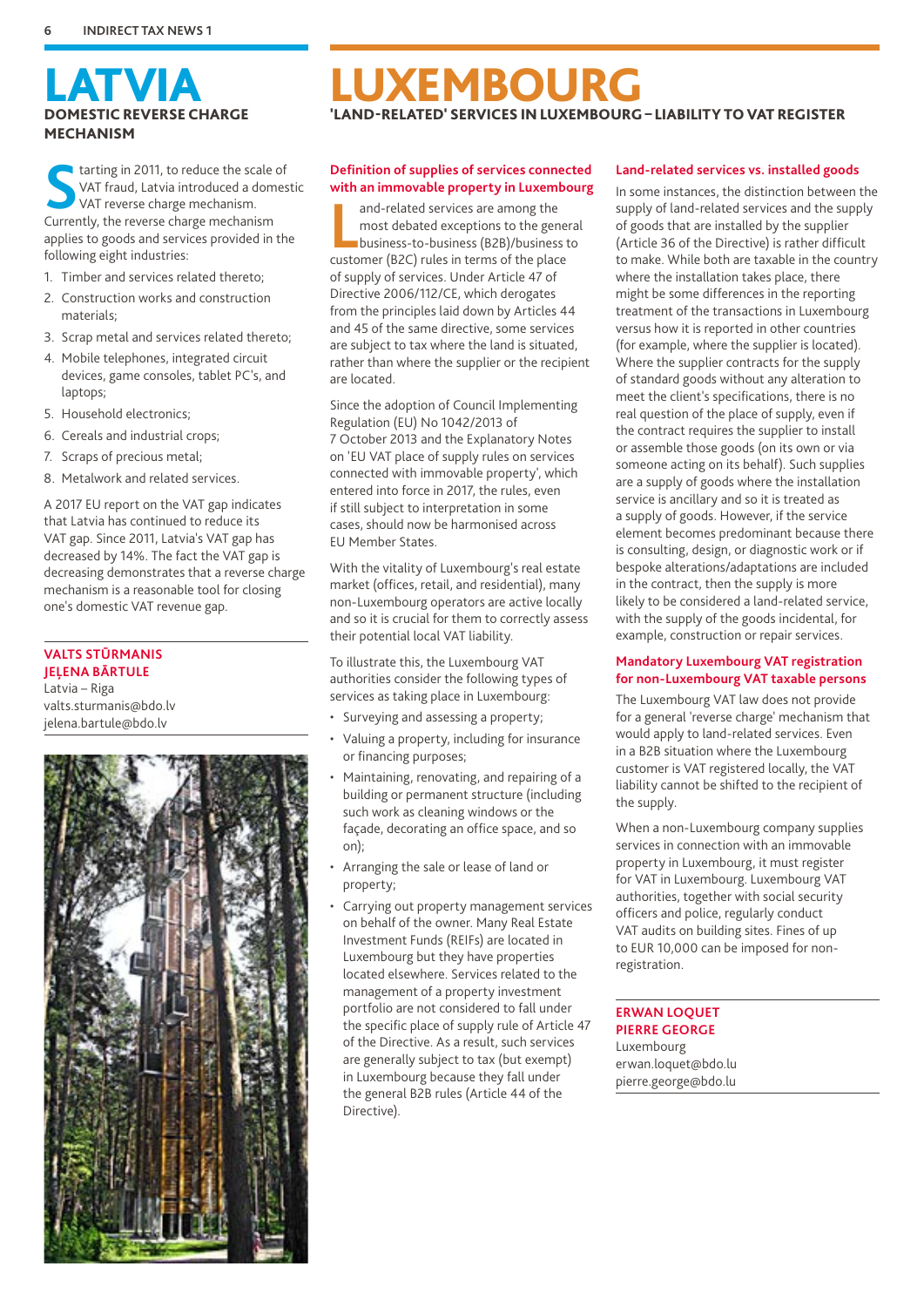## <span id="page-6-0"></span>THE NETHERLANDS

AJAX IN THE VAT-CHAMPIONS LEAGUE! NO SELECTIVE APPLICATION OF REDUCED VAT RATE FOR A SINGLE SUPPLY COMPRISED OF TWO DISTINCT ELEMENTS

The Court of Justice of the European<br>
Union (CJEU) recently gave its<br>
judgement regarding the application<br>
of different VAT rates on a single supply of Union (CJEU) recently gave its of different VAT rates on a single supply of services that contains two distinct elements.

#### **The CJEU World of Ajax case**

In the World of Ajax case (18 January 2018, C-463/16) a Dutch football club offered guided tours of its stadium. The tours included a visit to the club's football museum. In dispute was whether the different elements of this single supply should be separated for the purposes of determining the applicable VAT rate.

Under applicable Dutch VAT legislation, if the services are consumed separately, the standard rate (currently 21%) would apply on the guided stadium tour, while the reduced rate (currently 6%) would apply to admission to the museum. According to the CJEU proceedings, the visitors could not visit the museum without paying for the stadium tour as well. The Supreme Court of The Netherlands had concluded that the supply of the service was comprised of two concrete and specific elements: the guided tour of the stadium and the visit to the museum. According to the Dutch Supreme Court, the tour of the stadium was the principal component and the visit to the museum was the ancillary component.

The CJEU determined that a single supply comprised of two distinct elements (one principal and one ancillary) must be taxed solely on the VAT rate applicable for the single supply, even if it is possible to identify the price corresponding to each distinct element forming part of the supply. Here the principal element, according to the Dutch Supreme Court, was the stadium tour and it determines the applicable VAT rate. As a result, the standard VAT rate is applicable for the supply of the service as a whole.

#### **Previous judgement of the Dutch Supreme Court**

The CJEU's interpretation is based on the judgement of the Dutch Supreme Court that there was a single supply performed, one that consisted of the stadium tour and the visit of the museum. Previously, the Regional Court of Appeal had concluded that the whole supply should be qualified as giving access to a museum or collection for which the reduced VAT rate is applicable.

Unfortunately, the Dutch Supreme Court rejected the Regional Court of Appeals' reasoning. According to the Dutch Supreme Court, the supply consists of two elements: the principal element being the guided stadium tour, the ancillary being the admission to the museum. The Dutch Supreme Court questioned whether it is possible to apply the standard and reduced VAT rates on the different components within the single supply. This resulted in the specifics being heard by the CIEU.

#### **Practical implications**

Based on the CJEU's judgement, we expect the Dutch Supreme Court will follow the CJEU's reasoning and rule that the standard VAT rate applies to the whole of the supply. In any case, from a practical perspective, the CJEU's judgement will affect football clubs that offer stadium tours in combination with access to a football museum. Also, this judgement could be applied to a wider spectrum of supplies of combined services under similar circumstances.

We note, however, that the CIEU based its decision on the fact that the stadium tour was only offered in combination with access to the football museum. Would the CJEU's decision be different if the stadium tour and access to the museum were offered separately to the consumer, with the option to combine both services for one price? And what if a discount is given to the consumer when both services are purchased as a combination? From both a factual and from a consumer's point of view, those scenarios are different from the situation that was before the CJEU. In such a case, one might argue that not one, but two services are provided to the consumer, resulting in the application of two VAT rates. In our view, for now this question remains unanswered by the CJEU. As a result, there is room to advocate for a different conclusion on the VAT treatment in cases where the circumstances are (slightly?) different.

**MARCO BEERENS ROMILE NAUDIN** The Netherlands – Breda marco.beerens@bdo.nl romile.naudin@bdo.nl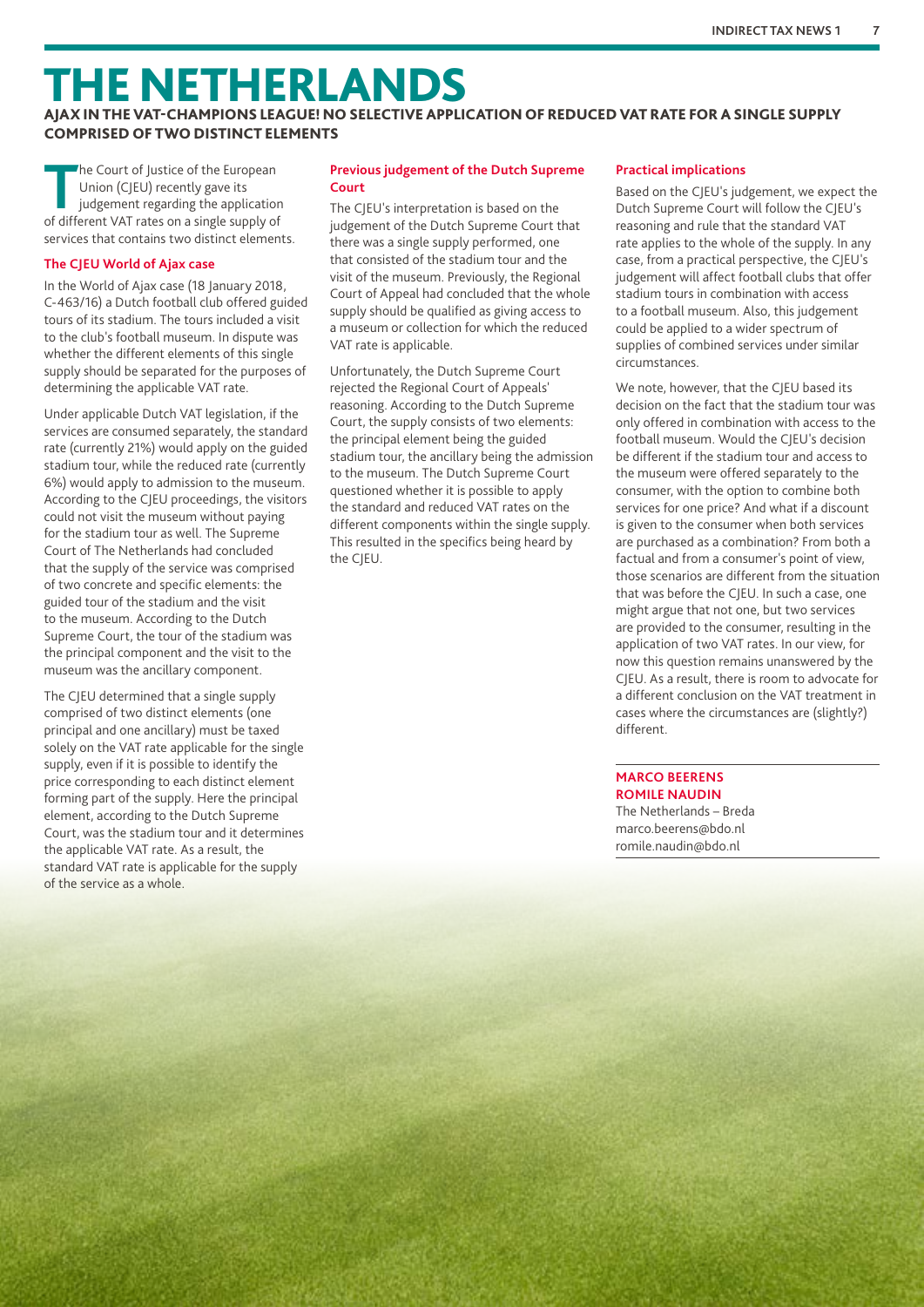## <span id="page-7-0"></span>**NORWAY**

#### UPDATE ON VAT RATES AND ON TREATMENT OF TRANSACTION COSTS

#### **The VAT rate of 10% has increased to 12%**

**E** ffective 1 January 2018, the lowest VAT rate of 10% has increased to 12%.

The increased VAT rate applies to the following services:

- Passenger transport (taxi, train, flights, and so on);
- Hotel accommodation;
- Museums;
- Amusement parks;
- Sports event tickets that are VAT liable under the VAT Act (§ 2-1, second paragraph).

Foreign enterprises whose services are liable for VAT at the lowest rate must calculate VAT at a 12% rate for such services delivered after 1 January 2018.

#### **Reporting sales with both 10% and 12% rate on 2018 VAT statements**

The sale of services delivered before 1 January 2018 but invoiced after 1 January 2018 must be held separately in one's books. Such services must be invoiced no later than one month into the new year. The VAT on these sales must be calculated at the 10% rate and must be included in the regular VAT statement. For such sales, the taxpayer must produce an overview that specifies the customer's name, address, the type of service, and the agreed consideration. The overview must be kept in accordance with the provisions in the Bookkeeping Act.

#### **The VAT exemption for electric vehicles extended through 2020**

Sale and leasing of vehicles that run exclusively on electricity are exempted from VAT (0%). The exemption also applies to the sale of batteries for use in such vehicles.

In the 2017 National Budget, the exemption was extended through 2020.

#### **Update on the deduction of transaction costs**

The general rule is that a registered enterprise is entitled to deduct input VAT on goods and services it uses in its registered business.

The sale of immovable property and company shares are VAT exempted transactions (outside the scope of the VAT Act). As a result, input VAT cannot be deducted on goods and services related to such transactions.

The purchase and sale of immovable property and company shares will normally entail a variety of costs relating to the preparation and execution of the transaction. Examples of typical costs related to such transactions are: legal costs and fees, real estate agent fees, financial and technical due diligence, and so on. Such procurements are generally referred to as 'transaction costs'.

The Norwegian tax authorities' practise relating to the deduction of input VAT for transaction costs has varied a great deal over the years. Based on the tax authorities' recent statements and decisions, it seems they are moving towards a more restrictive interpretation of when input VAT can be deducted related to such costs. The tax authorities have refused the deduction in several cases on the theory that the costs relate to the sale of shares or immovable property that are VAT exempted transactions.

The tax authorities seem to differentiate between the sale and purchase of immovable property and the sale and purchase of company shares. Below is a brief summary of what appears to be the tax authorities' current stance in different situations, as well as some general recommendations for handling the VAT on transaction costs.

#### **Purchase of company shares**

One must distinguish between cases where the purchaser is registered for VAT and conducting VAT liable business activities and cases where the purchaser is not a registered business conducting VAT liable business activities at the time of the purchase but is registered effective from the acquisition as it forms a VAT group with the target company.

**• Where the purchaser is not conducting VAT liable business activities**

It appears that the tax authorities will not allow an input VAT deduction on transaction costs related to the purchase of subsidiaries where the purchaser is not conducting VAT liable business activities. The basis for this treatment is a 2017 ruling from the Supreme Court that related to a holding company that purchased a real estate company. The target company was conducting VAT registered rental activities. The purchaser, however, was not conducting VAT liable business activities at the time of the acquisition, but it entered a VAT group with the target company immediately after the acquisition. The Supreme Court denied deduction of input VAT on the transaction costs because the court considered the costs to be insufficiently linked to the VAT registered rental activities of the target company.

Given this decision, we believe that the previous, more lenient, statements from the Tax Directorate<sup>1</sup> and The Norwegian Tax Appeal Board<sup>2</sup> are no longer valid for cases regarding the purchase of shares.

It should be noted, however, that it is not clear whether the tax authorities might apply the same rationale in all cases involving the purchase of company shares. Because of this, exploring the possibilities of a VAT deduction on transaction costs relating to the purchase of company shares is always recommended.

#### **• The purchaser is conducting VAT liable business activities**

The general view used to be that transaction costs relating to the purchase of subsidiaries that were clearly linked to the purchaser's VAT liable business activities were likely to be considered entitled to a VAT deduction. However, a VAT deduction could not be claimed if the acquisition was not relevant to the purchaser's VAT liable business.

It is uncertain to what extent the Supreme Court ruling from 2017 regarding a holding company impacts cases where the purchaser is conducting VAT liable business activities at the time of the acquisition. We suggest that the taxpayer clarify the treatment with the Tax Office in advance, or that the taxpayer attach a letter to their VAT statement carefully explaining the basis for their treatment.

#### **Sale of company shares**

Generally, an input VAT deduction has been denied on transaction costs that relate to the sale of company shares. This treatment has been applied irrespective of whether the shares relate to a company that was part of a VAT group at the time of the sale.

The transaction costs in these cases have been deemed non-deductible even if the underlying company is conducting VAT liable business activities. The non-deductibility has, in several instances, been justified by the view that the costs relate to the sale of shares, which is an exempted transaction.

The Tax Directorate has stated that there is no right to an input VAT deduction on the sale of shares of a company where the underlying object is an immovable property that has been subject to VAT registered rental activities through a voluntary registration. This treatment applies even if the company was part of a VAT group at the time of the sale. The Tax Directorate has referred to a 2015 Supreme Court case (the Telenor ASA case) and the Ministry of Finance's follow-up letter as the basis for its treatment.

<sup>1</sup> *Skattedirektoratets BFU 18/07.*

<sup>2</sup> *Klagenemndssak nr. 8882.*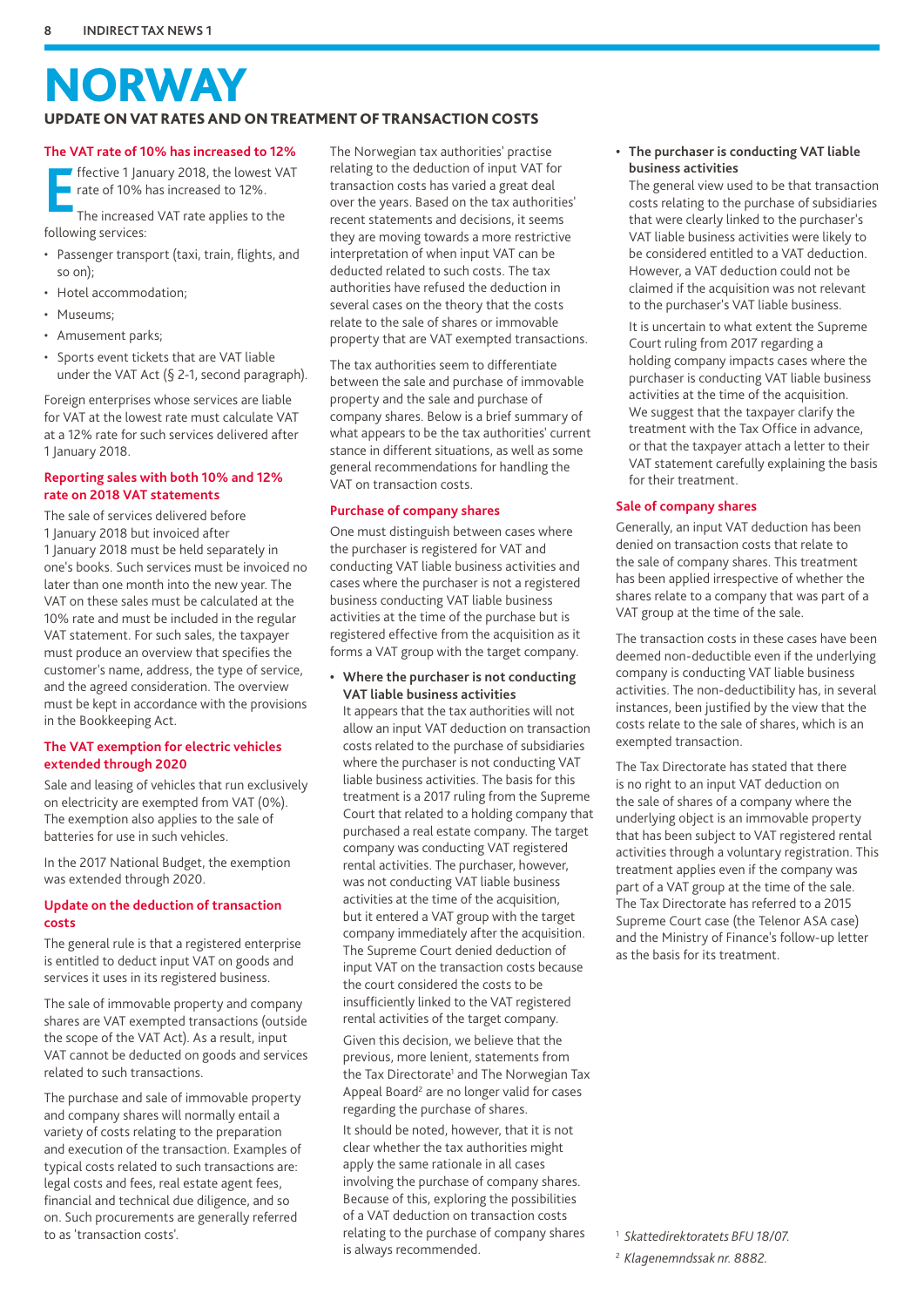#### **Sale of immovable property**

Based on its interpretation of the Telenor ASA case, the Tax Directorate has concluded that input VAT on transaction costs connected to the sale of immovable property is generally considered non-deductible.

The Tax Directorate's stance used to be more lenient: it used to allow a deduction of input VAT on transaction costs relating to the sale of immovable property that had been used in a registered business.

It should be noted that the Tax Directorate does not entirely rule out the possibility of a deduction of input VAT for transaction costs relating to an exempted transaction. Based on a 2012 Supreme Court decision, the possibility of deducting input VAT on such a transaction seems to require that the transaction should not have a value in itself, but must relate to securing and maintaining the registered business.

#### **Purchase of immovable property**

Traditionally, the tax authorities have generally allowed the deduction of input VAT on transaction costs related to the purchase of immovable property, provided the immovable property is procured for use by a registered enterprise as its own business premises. However, given the tax authorities recent statements and decisions, it is not clear whether they will continue to allow deductions in such cases.

If the immovable property is procured for use in a rental business, the purchaser will be entitled to deduct input VAT on transaction costs if:

- The purchaser is registered for VAT (a voluntary registration for the rental of business premises 3 ) at the time of the purchase, and
- The building is rented out to VAT registered tenants (fully or partly).

It should be noted that if the building is only partly rented out to VAT registered tenants, the purchaser will only be entitled to deduct a proportionate amount of the input VAT.

If the building is not rented out to VAT registered tenants at the time of the purchase, the purchaser will not be entitled to deduct input VAT on the transaction costs. The purchaser may, however, be entitled to a deduction retrospectively, in accordance with the rules regarding retrospective VAT settlement. 4

#### **General recommendations regarding transaction costs**

For all of the scenarios described above, to increase the chances of being allowed to deduct input VAT, we recommend taxpayers consider taking the following steps:

- Assess each cost/invoice on a timeline to determine where in the sale/purchase process they arise. Costs incurred in the initial phase, before a possible sale, may be attributable to the seller's daily operations. VAT on costs related to a registered business' daily operations is generally deductible. An example could be VAT on costs arising from due diligence that was performed independent of a subsequent sale.
- Assess each cost/invoice to determine which enterprise the procurement should be allocated to. It may be possible to allocate some costs to the target company, for example, the cost of conducting due diligence that had to be performed independent of a subsequent sale.
- If costs arose in the early stages of a purchase or sale process and the transaction ends up being cancelled, the input VAT may be deductible because the costs may be considered to relate to expenses of the registered business instead of being related to a VAT exempt transaction.
- When a business deducts input VAT on transaction costs, it is always a good idea to attach a letter to the VAT statement, carefully setting out the factual circumstances and the legal basis for the deduction. Doing so normally eliminates the risk of incurring a surtax if the tax authorities ultimately disagree.

**HELENE AASLAND** Norway – Oslo helaa@bdo.no

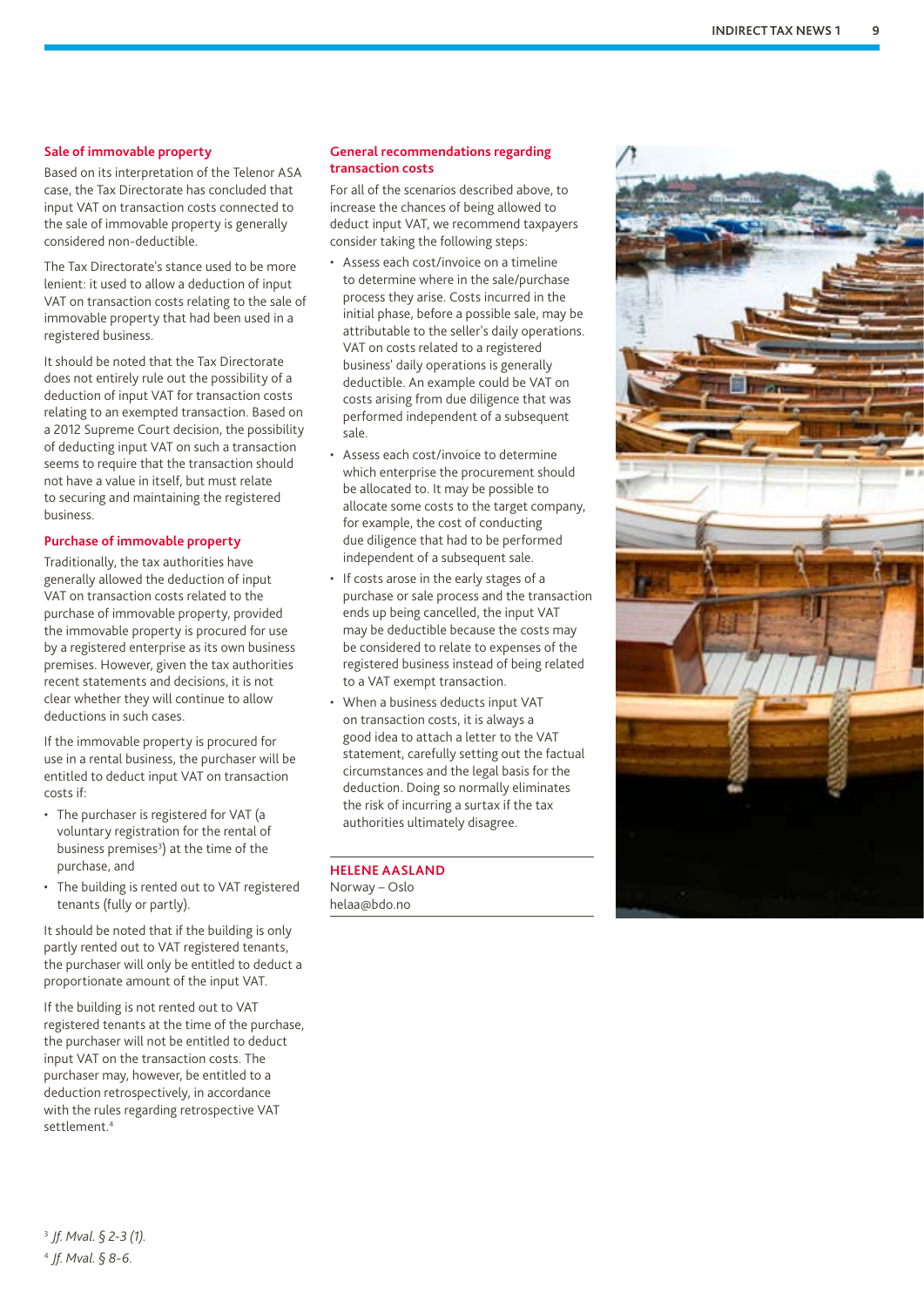## <span id="page-9-0"></span>ROMANIA<br>CJEU DECISION ON THE RIGHT TO DEDUCT VAT ON ACQUISITIONS MADE FROM INACTIVE TAXPAYERS

**U**nder the Romanian VAT law in force before 2016, beneficiaries that acquired goods or services from taxable persons established in Romania after those taxable persons have been registered with the tax authorities as inactive generally could not deduct the VAT on such purchases. There was an exception for acquisitions made in the context of enforcement proceedings or from a taxable person in the course of an insolvency procedure.

A request was made to the Court of Justice of the European Union (CJEU) following a dispute between SC Paper Consult SRL (Paper Consult) and the Romanian Public Finance Administration. The dispute related to a challenge brought by Paper Consult against an administrative decision that denied it a VAT deduction for VAT related to services it purchased from SC Rom Packaging SRL (Rom Packaging). The Public Finance Administration had denied the deduction on the grounds that Rom Packaging had been declared an inactive taxpayer before the agreement was concluded with Paper Consult.

#### The CJEU ruled that:

'Council Directive 2006/112/EC of 28 November 2006 on the common system of value added tax must be interpreted as precluding national rules, such as those at issue in the main proceedings, under which the right to deduct value added tax is refused to a taxable person on the ground that the trader which supplied a service to that taxable person and issued a corresponding invoice, on which the expenditure and the value added tax are indicated separately, has been declared inactive by the tax authorities of a Member State, that declaration of inactivity being public and accessible on the internet to any taxable person in that State, in the case where that refusal of the right to deduct is systematic and final, making it impossible to adduce evidence that there was no tax evasion or loss of tax revenue.'

In early 2017, having in view progress of the case before the CJEU and the opinion of advocate general, the provisions of Romania's VAT were amended to allow the deduction of VAT on purchases from suppliers declared inactive if the supplier re-registers for VAT purposes.

#### **DAN BARASCU VLAD MADARAS**

Romania – Bucharest dan.barascu@bdo.ro vlad.madaras@bdo.ro



#### **Increase in the general VAT rate**

**T**he widely expected GST hike has been confirmed by the Finance Minister during his Budget speech on 19 February 2018. The GST will increase from 7% to 9% sometime between 2021 and 2025. The exact timing for the increase will depend on the state of the economy, growth in public expenditures, and the buoyancy of existing taxes.

#### **GST on imported services**

Currently, GST is not applicable on imported services (for example, consultancy, marketing services, and downloading of apps or music) provided by an overseas supplier that does not have an establishment in Singapore.

To level the playing field between GSTregistered local businesses and foreign based businesses, the Finance Minister has announced that GST on imported services will be introduced with effect from 1 January 2020.

Business-to-business (B2B) imported services will be taxed via a reverse charge mechanism where the local GST-registered customer will account for GST to the Inland Revenue Authority of Singapore (IRAS) on the imported services. The local customer may recover the GST accounted as input tax (subject to the GST input tax recovery rules). The reverse charge will only apply to businesses that make exempt supplies or businesses that do not make any taxable supplies.

For business-to-consumer (B2C) transactions, GST will apply to imported digital services by way of an Overseas Vendor Registration (OVR) regime. Overseas suppliers and electronic marketplace operators that have an annual global turnover exceeding SGD 1 million and that sell more than SGD 100,000 worth of digital services (such as video and music streaming services, online subscription fees) to Singapore consumers in a year will be required to register with IRAS and will have to charge and account for GST.

#### **GST on imported goods below SGD 400**

Generally, GST at the prevailing rate of 7% is levied on the import of all goods into Singapore, with the exception of goods valued below SGD 400 that are imported via air or post. The government is reviewing international developments before deciding whether, and how, to apply GST on such imports.

#### **CHIN SIEN EU**

**DEREK CHUA** Singapore chinsien@bdo.com.sg derekchua@bdo.com.sg

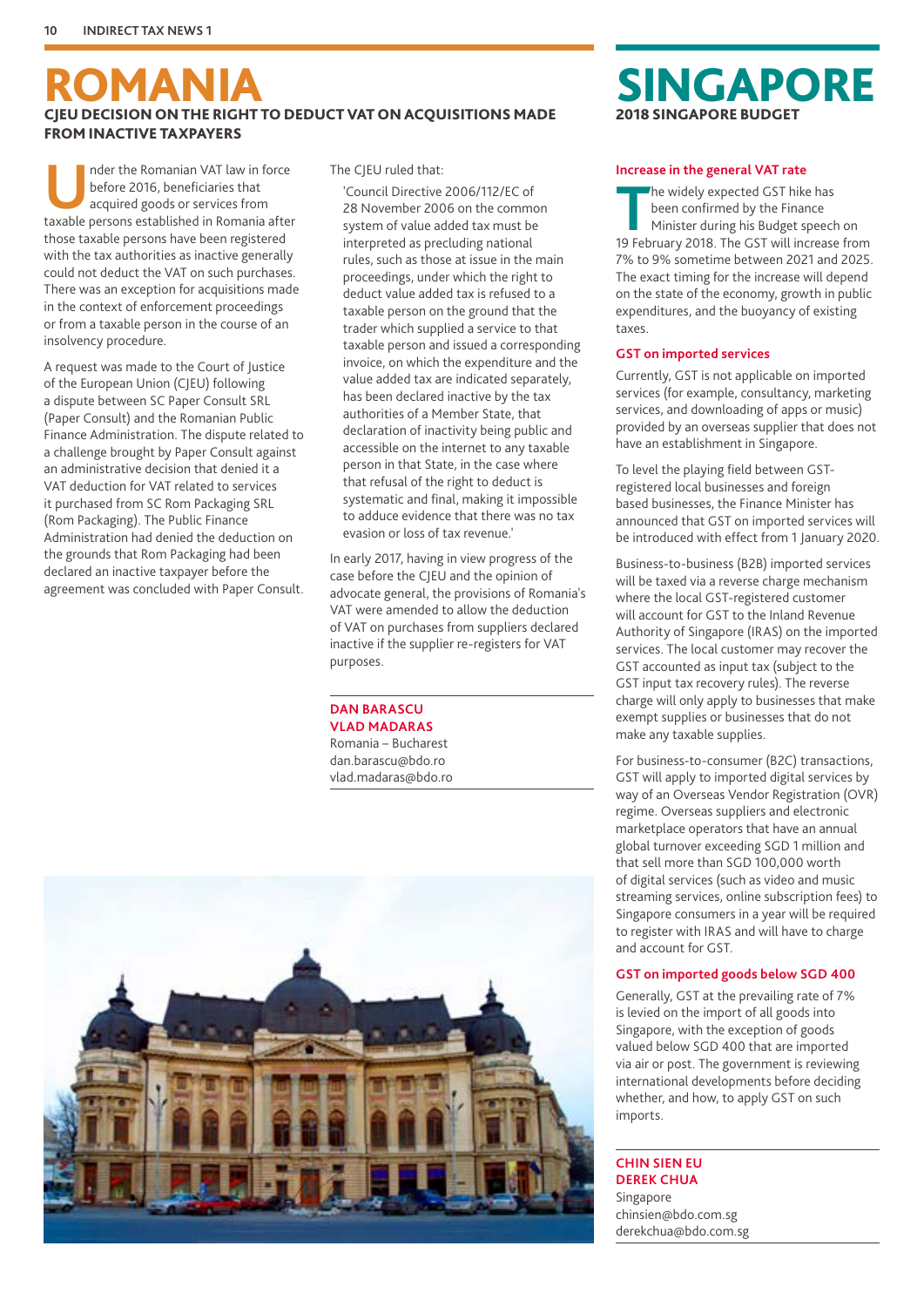## <span id="page-10-0"></span>SLOVAKIA SIGNIFICANT CHANGES TO THE SLOVAK VAT ACT

The amendment of the Slovak VAT Act<br>
introduced several changes that came<br>
into effect on 1 January 2018. We<br>
summarise the most important of them bere introduced several changes that came into effect on 1 January 2018. We summarise the most important of them here.

#### **Change of conditions for the first customer in triangulation**

Beginning January 2018, the conditions for application of triangulation in Slovakia were simplified. Before 2018, the first customer (from MS 1) could not be registered for VAT in the Member State of the second customer (MS 2). Under the amendment, the first customer cannot be established in MS 2 but may be registered for VAT in MS 2.

#### **Establishment of tax representative for foreign persons acquiring goods in Slovakia for supply to another Member State**

If a foreign person that is not VAT registered in Slovakia acquires goods in Slovakia from someone from another Member State for purposes of further:

- Intra-community supply of the goods;
- Export of goods; or
- Supply of goods through a distance sale scheme with a place of supply in another Member State,

the foreign person is not obliged to register for VAT in Slovakia, so long as they have a tax representative in Slovakia with a power of attorney. The foreign person may be represented only by one tax representative.

To use a tax representative, the foreign person must also meet the following conditions:

- They must supply the goods exclusively by e-commerce;
- They cannot be a Slovak VAT payer;
- They cannot supply goods or services that are subject to the Slovak VAT.

When a foreign person supplies goods or services in Slovakia that are subject to Slovak VAT, the foreign person is obliged to register for VAT in Slovakia under the Article 5 of the VAT Act. If they had a tax representative, they must terminate the power of attorney granted to the representative or they could be fined up to EUR 10,000 by the Slovak Tax Authorities.

#### **Changes in VAT treatment of tour operators' margin scheme**

Based on case law of the Court of Justice of the European Union (CJEU), the VAT rules related to the special tour operators margin scheme has been amended. Before 2018 the special regime applied only where the recipient of the travel services was the final customer. Under the amendment, the scheme is generally extended to the sale of all travel services (for example, accommodation, transport services) regardless of the status of the recipient. In other words, the scheme also applies to sales of travel services to an entrepreneur (taxable person) purchasing travel services for its business needs (for example, a business trip or training for employees, and so on).

#### **MICHAELA KOMIŇÁKOVÁ PETER POMPURA**

Slovakia – Bratislava kominakova@bdoslovakia.com pompura@bdoslovakia.com

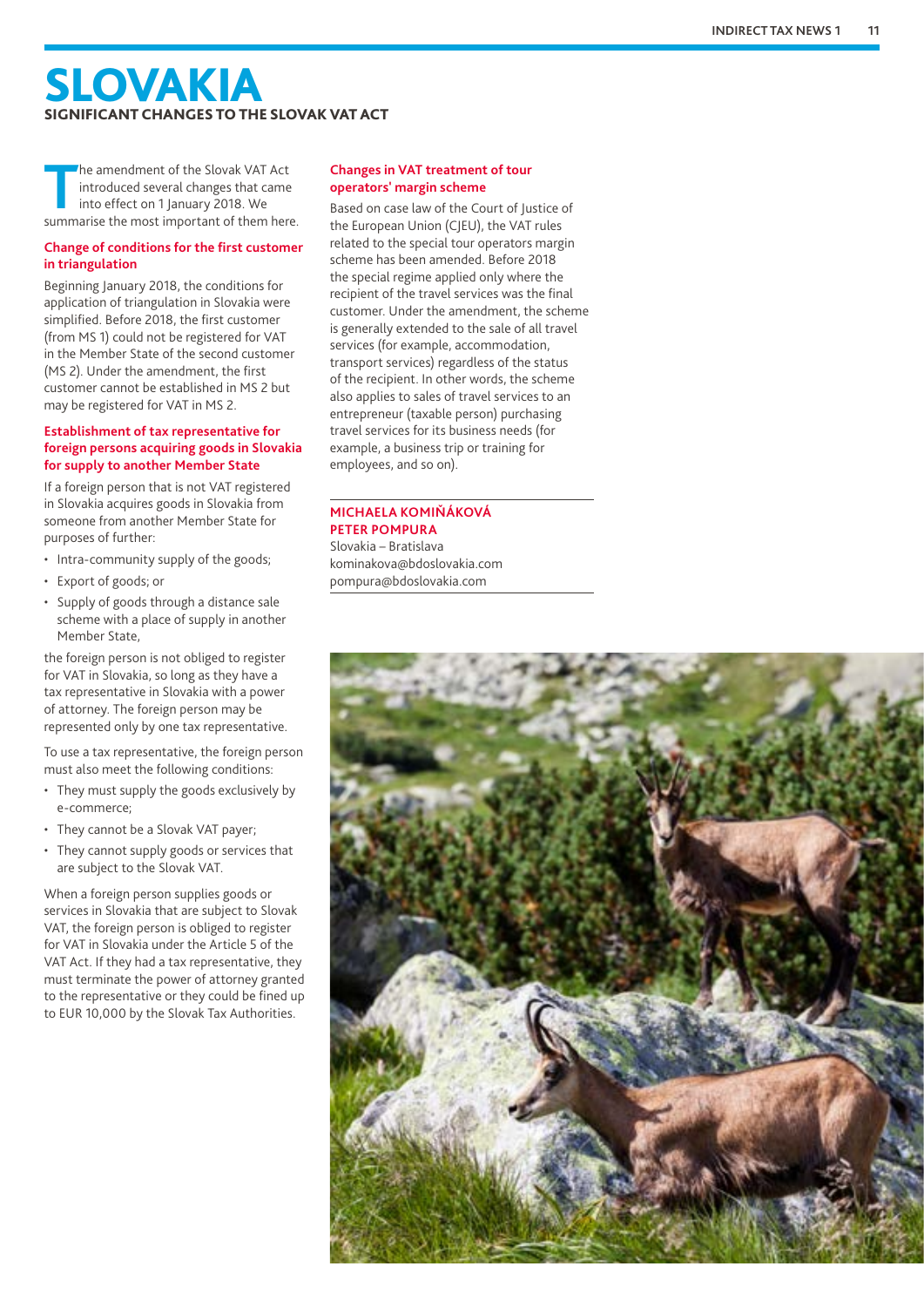## <span id="page-11-0"></span>OUTH AFRICA VAT LIABILITY FOR LEASEHOLD IMPROVEMENTS

The South African National Treasury has<br>
finally amended the VAT Act to provide<br>
certainty on the VAT treatment for<br> **Passehold improvements** finally amended the VAT Act to provide certainty on the VAT treatment for leasehold improvements.

Prior to the amendment of the VAT Act, where a lessee made improvements to immovable property and the improvements became permanently attached to the leasehold property, in most instances, the lessee incurred the expense for the improvements with no recovery from the lessor.

#### **Amendments to the VAT Act**

Effective from 1 April 2018, leasehold improvements effected will be deemed to be a supply by the lessee to the lessor made in the course or furtherance of the lessee's enterprise. This provision is only applicable where the leasehold improvements are:

- Made by the lessee at no cost to the lessor; and
- Used by the lessor in making taxable supplies.

This deemed supply will take place at the time the leasehold improvements are concluded and the supply is deemed to be at a value of nil.

Where the deemed supply provision is applicable and the lessor subsequently uses the improved property for the making of supplies that are not taxable supplies (for example, leasing it for residential accommodation, which is a supply that is exempt from VAT), the lessor will be deemed to have made a taxable supply of goods in the course and furtherance of its enterprise. The value of this deemed supply will be the higher of the amount stipulated in an agreement between the parties, the actual cost of the improvements, or the open market value.

#### **Effect of the amendments**

The amendments will benefit the lessee, as the lessee will have an output tax liability of nil but an input tax deduction of the VAT incurred in making the leasehold improvements.

The VAT burden will now rightly be incurred by the person that benefited by the leasehold improvements: the lessor. The lessor will have an output VAT liability with no input tax deduction. National Treasury's aim is to place the lessor in a position it would have been in had the lessor made the leasehold improvements (that is, had the lessor incurred the expense for the improvements with no input tax deduction because the expense was not for the making of taxable supplies).

**AYANDA MASINA** South Africa – Johannesburg amasina@bdo.co.za

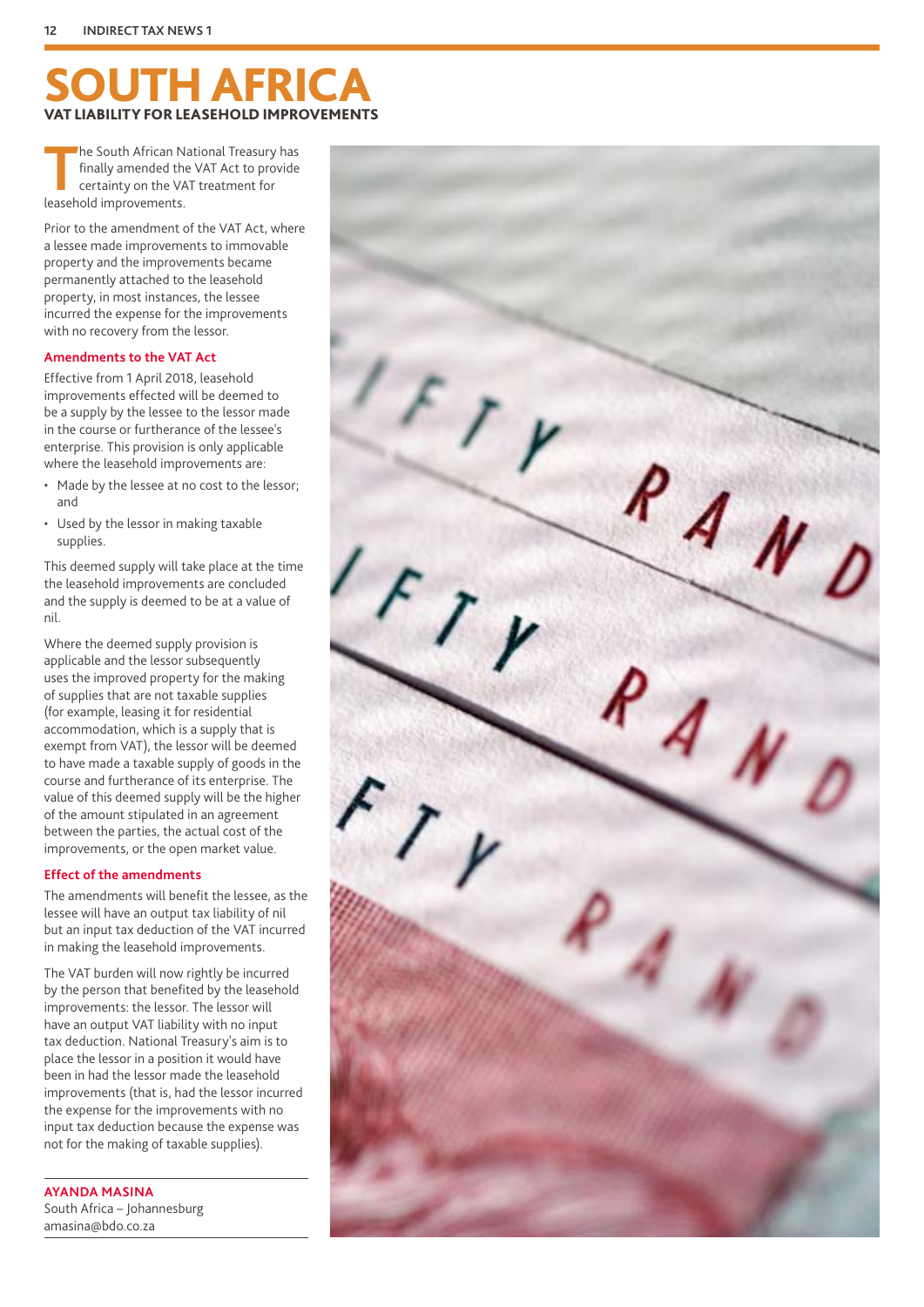## <span id="page-12-0"></span>SPAIN CHANGES IN THE VAT REFUND REGIME FOR TRAVELLERS

**A** new electronic system for VAT<br>refunds for travellers came into<br>1 January 2017. The new system<br>is currently voluntary. It replaces the o refunds for travellers came into effect 1 January 2017. The new system is currently voluntary. It replaces the old procedure that required travellers to present their invoices as proof that the goods left the EU. The new procedure involves the digital stamping of the electronic document (DIVA form for VAT).

After analysing the improvements to this procedure, Royal Decree 1075/2017 of 29 December has established the electronic system of refunds as mandatory from 1 January 2019.

#### **When travellers entitled to a refund**

To qualify for a refund, the traveller must meet the following criteria:

- They must have a habitual residence outside the European Union (or in the Canary Islands, Ceuta, or Melilla).
- The goods acquired must not constitute commercial shipments and they must leave the EU within three months following their purchase; and
- The total value of the goods purchased must be more than EUR 90.15 (including taxes) for each invoice.



#### **How travellers obtain a refund**

To obtain a refund, the traveller must do the following:

- 1. Get a DIVA form from the shops where they make purchases.
- 2. When they arrive at a port or airport, they must go to the customs stamping area with their passport, the DIVA form, the goods for which they are requesting the refund, and their boarding card or flight ticket that indicates their travel route. There are automated machines with instructions for the process they must follow.
- 3. Once they have completed the process at the automated machine, they may request their refund from either:
	- The Duty Free company in the boarding area at the airport (subject to a commission); or
	- Directly from the shop where they made their purchases. This option requires them to send the identification number of the DIVA form to the shop.

#### **ROSARIO ESTELLA RAFAEL ESPEJO**

Spain – Madrid rosario.estella@bdo.es rafael.espejo@bdo.es

#### VAT EXEMPTION ON MANAGEMENT SERVICES PROVIDED TO COLLECTIVE INVESTMENT FUNDS

**S**pain's Economic Administrative Court recently ruled on the interpretation of the exemption provided in the Spanish VAT Act for management services rendered to Collective Investment Funds (CIFs).

The case involved the application of the Spanish VAT exemption to specific back-office services performed by a third-party company appointed by a CIF's management company.

The third party's services involved the sale, disposal, intermediation, subscription, subsequent reimbursement or transfer, and exchange or conversion of shares, as well as, when required, payment of dividends from the collective investments.

The court's decision incorporated the criterion of the Court of Justice of the European Union (CJEU) that extends the application of the VAT exemption to services provided by a thirdparty company (not only services provided by the CIF's management company) when the services form a distinct whole and fulfil, in effect, specific and essential functions of the management company. Therefore, mere provision of material or technical supplies, such as making a system of information technology available, would not be covered by the exemption.

The court also stated that an exemption, either under the Spanish VAT Act or under the VAT Directive, should be granted based on the nature of the services, not based on the person supplying or receiving the services. The wording of the exemption in the VAT Directive supports this conclusion because the wording does not preclude management services provided to CIFs from being broken down into a number of separate services that may also benefit from the exemption, even if the services are provided by a third party.

In conclusion, management services outsourced to a third party may fall within the Spanish VAT exemption if such services are linked to the specific, essential functions of the management of CIFs.

**DAVID SARDÁ VERÒNICA TARGA** Spain – Barcelona david.sarda@bdo.es veronica.targa@bdo.es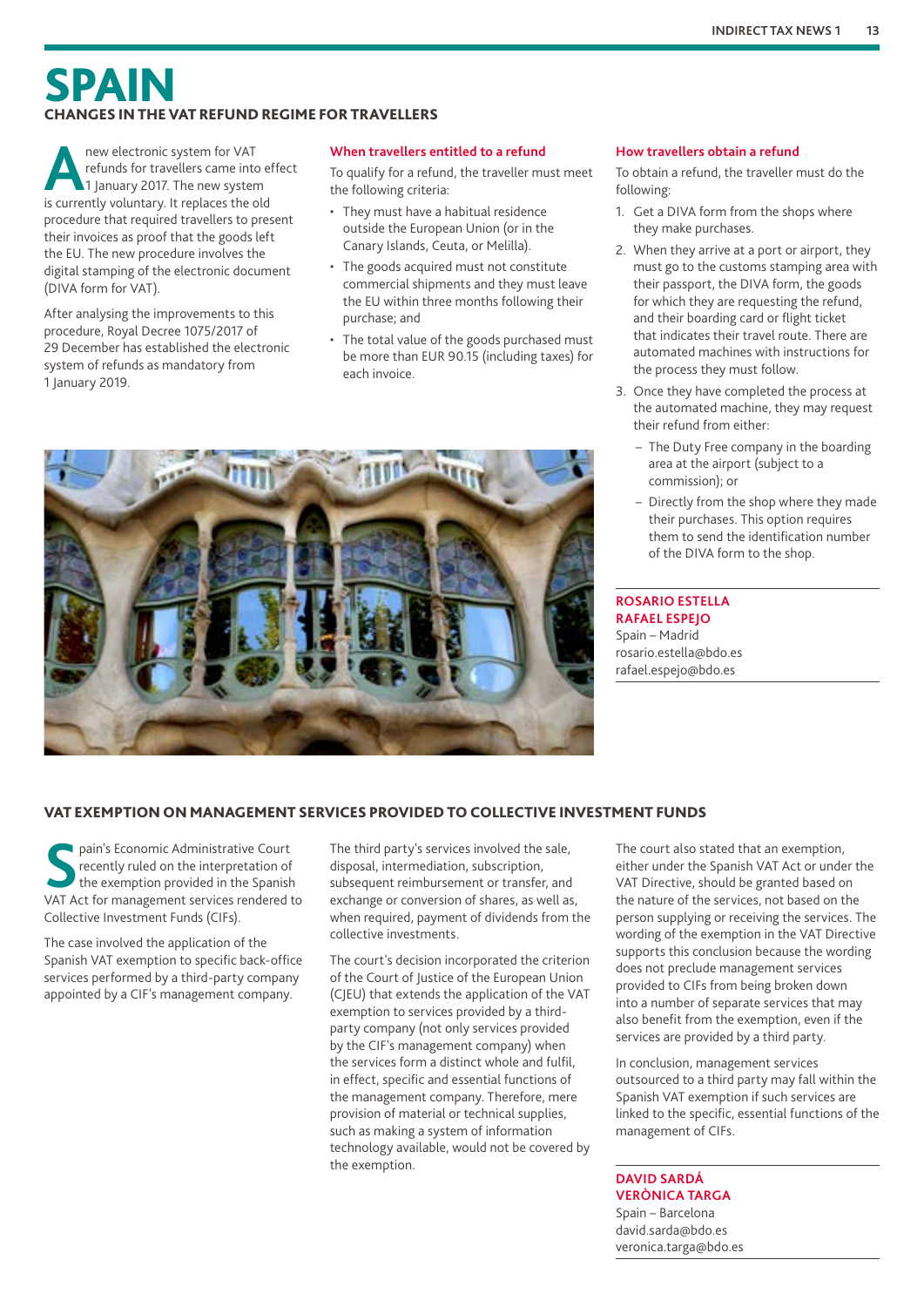## <span id="page-13-0"></span>SWITZERLAND RADIO AND TELEVISION (RTV) FEE

In Switzerland the RTV Fee for busin will soon be connected with VAT.<br>From 1 January 2019 the new device independent fee will be collected from n Switzerland the RTV Fee for businesses will soon be connected with VAT. From 1 January 2019 the new devicehouseholds and businesses. It is based on the federal act of radio and television and replaces the current device-dependent fee, which will be terminated at the end of 2018.

In Switzerland, businesses that are subject to VAT and have a global turnover of CHF 500,000 or more, are automatically subject to the RTV fee. Global turnover includes a company's worldwide turnover, independent of the definition applicable under VAT rules. This also includes turnover from services that are exempt or excluded from VAT. These companies will automatically receive an annual bill from the Federal Tax Administration (FTA).

#### Tariff categories:

| <b>Global turnover</b><br>(CHF) |            | <b>Tariff/year</b><br>(CHF) |
|---------------------------------|------------|-----------------------------|
| Up to                           | 499,999    | $\left( \right)$            |
| $500,000 -$                     | 999,999    | 365                         |
| $1,000,000 -$                   | 4,999,999  | 910                         |
| $5.000.000 -$                   | 19.999.999 | 2.280                       |
| $20,000,000 -$                  | 99,999,999 | 5,750                       |
| 100,000,000 - 999,999,999       |            | 14,240                      |
| 1,000,000,000                   | or more    | 35,590                      |

The new RTV fee also affects foreign businesses, which are registered for VAT in Switzerland.

#### **Reminder of requirement for foreign businesses operating in Switzerland to register for VAT**

Further to our report in **ITN Issue [3/2017](https://www.bdo.global/en-gb/insights/tax/indirect-tax/indirect-tax-news-issue-3-2017)**, the partial revision of the VAT Act entered into force on 1 January 2018, meaning that foreign companies will increasingly be subject to VAT.

The VAT registration liability of foreign companies, which provide services such as those listed below, will no longer be calculated based on the turnover generated in Switzerland, but rather on the turnover generated worldwide:

- Services under a contract for work and services in Switzerland;
- Work on items in Switzerland (for example, repairs or assembly/fitting work);
- Physical software implementation in Switzerland;
- Other physical work in Switzerland;
- Services in connection with real estate in Switzerland like agency activities, management, valuation, architecture, engineering and surveillance; and
- Telecommunication and electronic services to end users (business-to-consumer).

Accordingly, if a company generates less than CHF 100,000 from services of this kind in Switzerland, and at least CHF 100,000 in turnover around the world, from 1 January 2018, it will be liable for VAT in Switzerland from the first CHF of turnover.

Also, from 1 January 2019, those abroad who send small consignments exempt from import tax (that is, the import tax is no more than CHF 5) to Switzerland will also be liable to VAT if the consignments are worth at least CHF 100,000 p.a.

**ROLAND STUDLE**

Switzerland – Lucerne roland.stuedle@bdo.ch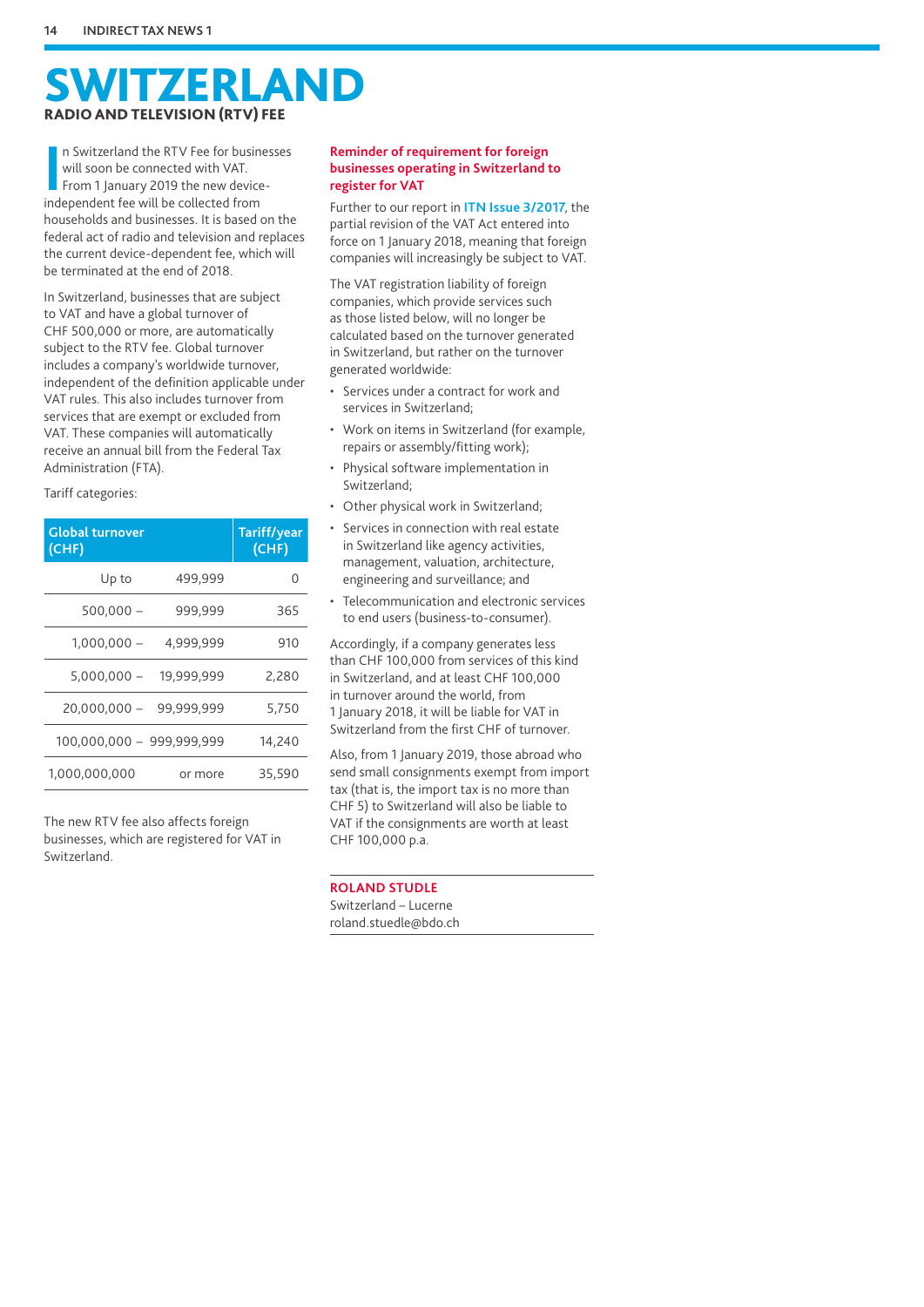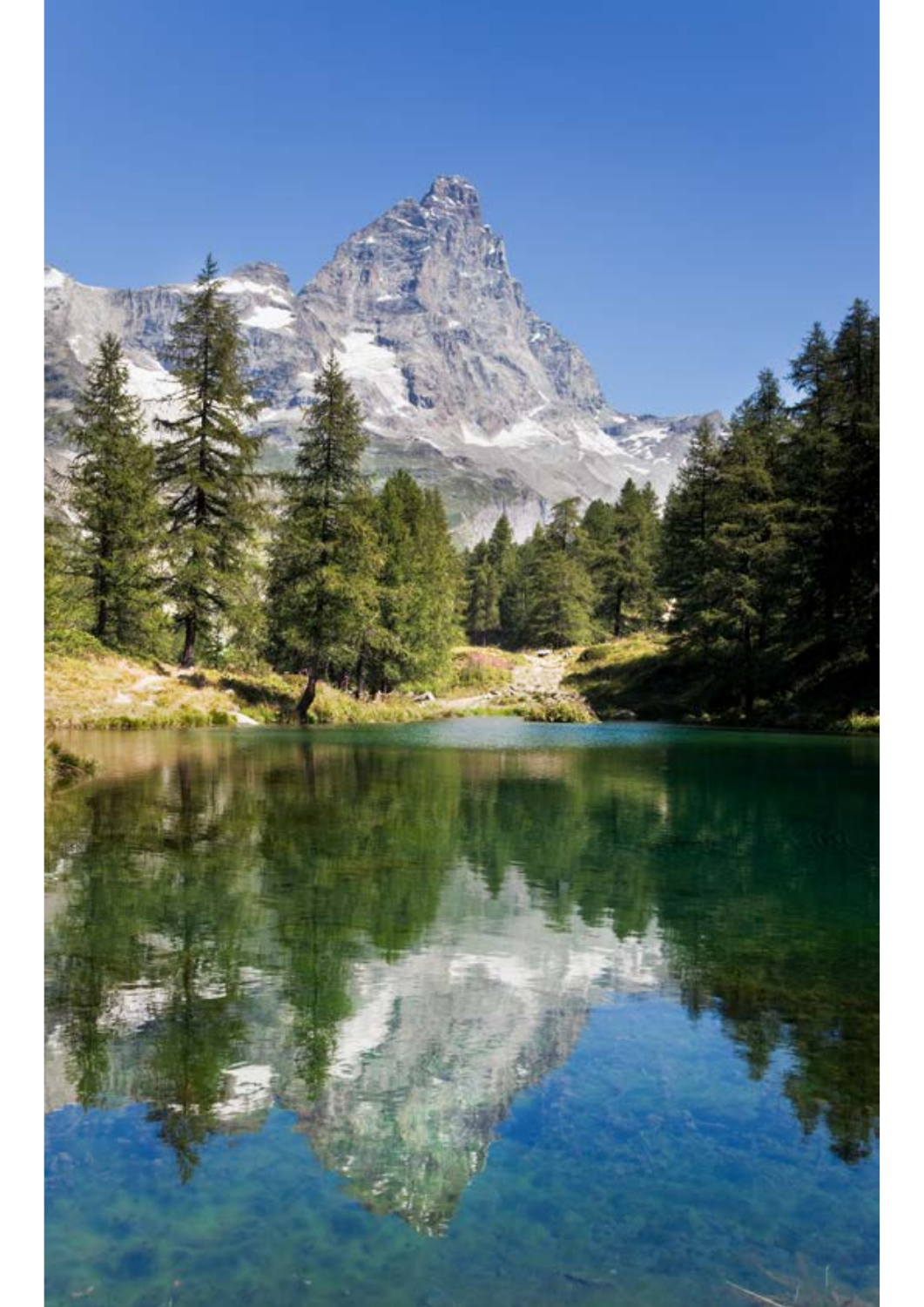## <span id="page-15-0"></span>UNITED STATES REMOTE SELLER NEXUS AND COMPLIANCE UPDATE

In the United States, a state may only impose a sales tax compliance requiron a vendor where the state has been authorised under state law to do so and n the United States, a state may only impose a sales tax compliance requirement on a vendor where the state has been the US Constitution, as interpreted by the US Supreme Court, does not otherwise prohibit it. In 1992, the US Supreme Court held in *Quill Corp. v. North Dakota* that a state may not impose a sales tax collection and remittance responsibility on a vendor unless the vendor has a physical presence in the state (physical presence nexus). A physical presence may be established via an in-state physical presence through employees, property, affiliates, or independent contractors acting on a vendor's behalf, or an internet link of a US resident website (click-thru nexus). In addition, in 2016, the US Court of Appeals for the Tenth Circuit held in *Direct Mktg. Ass'n v. Brohl* that Colorado may impose a consumer use tax 'notification and disclosure requirement' on a vendor that lacked an in-state physical presence but a certain level of economic activity derived from a state (economic nexus).

Certain developments have recently occurred that have changed US sales tax compliance and may further change it – and drastically. These developments centre on consumer use tax notification laws, economic nexus laws, and creative physical presence nexus standards. These changes are directed at remote vendors, including non-US vendors, which have historically not had to report or collect for US sales tax purposes.

#### **Consumer Use Tax Notification and/or Reporting Laws**

In light of Colorado's success in the *Direct Mktg. Ass'n v. Brohl* matter, in 2017, several states followed the example set by other states in earlier years and enacted consumer use tax notification and/or reporting laws. Very generally, these laws typically require a vendor that does not have an obligation to collect and remit sales tax and that meets a certain economic activity threshold to notify purchasers of their obligation to self-report use tax. Some states also require that the vendor provide an annual report of purchases to each consumer and provide the state with a report of consumers, which the state may use to assess consumers that have not self-reported use tax.

Some of these states impose a penalty for non-compliance where the penalty has the appearance of a *de minimis* amount (for example, USD 10). But, depending on the volume of transactions/activity, such penalties can be significant, because the penalty is typically imposed on a per transaction basis. Pennsylvania imposes a penalty that can be as much as USD 20,000 for a single instance of non-compliance, and the minimum penalty that Washington imposes may start at USD 20,000 in some cases of non-compliance.

The following chart summarises which states currently have these laws, the effective date, compliance requirements, and the potential for penalties:

| <b>State</b>         | <b>Effective</b><br><b>Date</b> | <b>In-State Sales</b><br><b>Reporting Threshold</b>        | <b>Consumer Notification</b><br>(Per Purchase) | <b>Consumer Notification</b><br>(Annual) | <b>Annual State Filing</b><br><b>Requirement</b> | <b>Penalties</b> |
|----------------------|---------------------------------|------------------------------------------------------------|------------------------------------------------|------------------------------------------|--------------------------------------------------|------------------|
| Alabama <sup>5</sup> | 1 July 2017                     | None                                                       | No                                             | <b>No</b>                                | <b>No</b>                                        | No               |
| Colorado             | 1 July 2017                     | USD 100,000                                                | Yes                                            | Yes                                      | Yes                                              | Yes              |
| Kentucky             | 1 July 2013                     | USD 100,000                                                | Yes                                            | No                                       | <b>No</b>                                        | No               |
| Louisiana            | 1 July 2017                     | USD<br>50,000                                              | Yes                                            | Yes                                      | Yes                                              | No               |
| Oklahoma             | 1 October 2010                  | USD 100,000                                                | Yes                                            | Yes                                      | No                                               | No               |
| Pennsylvania         | 1 March 2018                    | 10,000<br><b>USD</b>                                       | Yes                                            | Yes                                      | Yes                                              | Yes              |
| Rhode Island         | 17 August 2017                  | 200 transactions; or<br>USD 100,000                        | Yes                                            | Yes                                      | Yes                                              | No               |
| South Dakota         | 1 July 2011                     | USD 100,000                                                | Yes                                            | No                                       | No                                               | No               |
| Vermont              | 1 July 2017                     | USD 100,000<br>(applicable to annual<br>state filing only) | Yes                                            | Yes                                      | Yes                                              | Yes              |
| Washington           | 1 January 2018                  | <b>USD</b><br>10,000                                       | Yes                                            | Yes                                      | Yes                                              | Yes              |

*<sup>5</sup> The Alabama law merely authorises the state to require use tax notification and reporting and to impose penalties for non-compliance, but the state has not yet set the parameters of any such requirements or penalties.*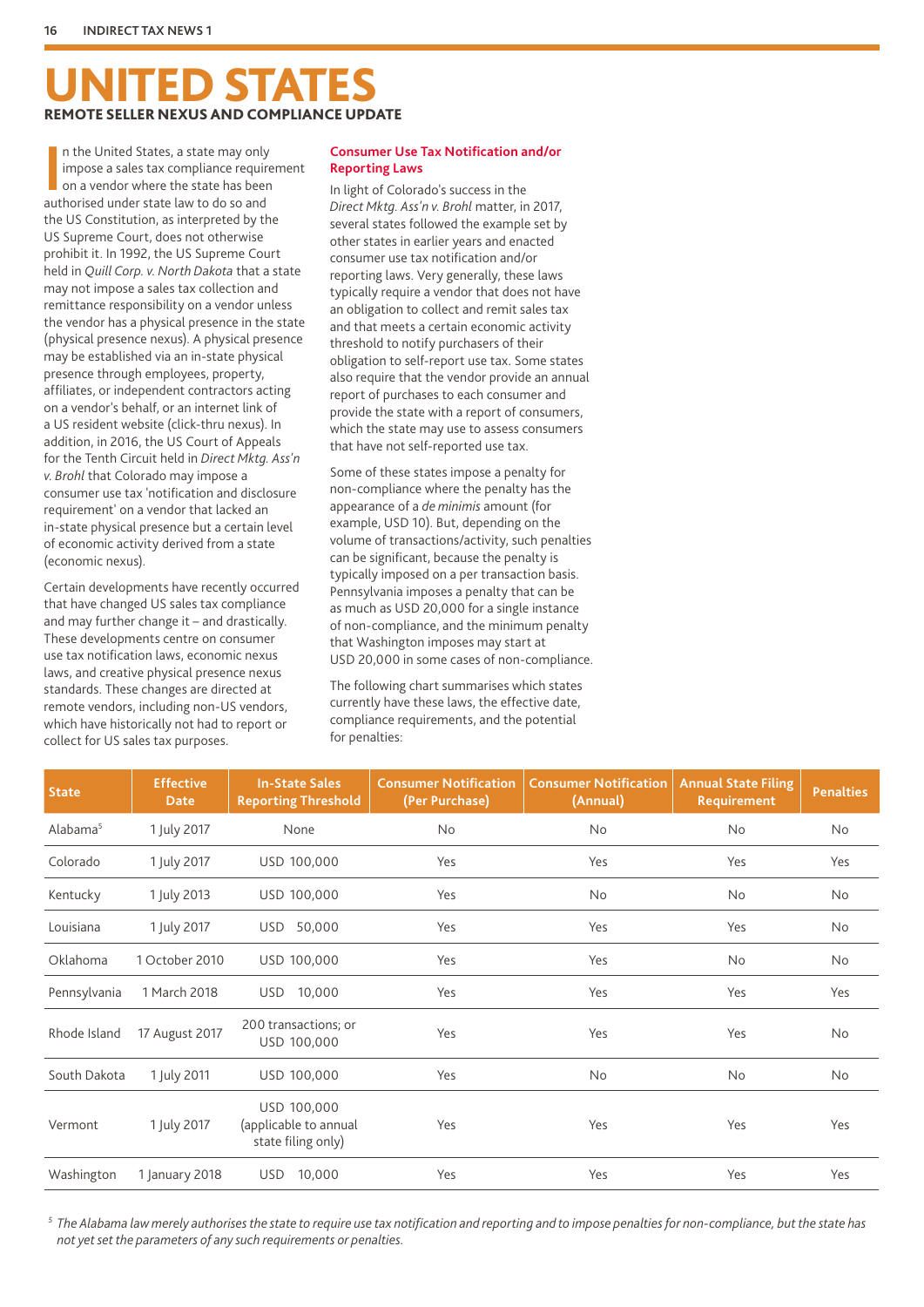#### **Economic Nexus Standards**

In an effort to push the US Supreme Court to possibly overturn the *Quill Corp.* physical presence standard, several states have enacted laws that subject a vendor to a sales and use tax collection and remittance responsibility if the vendor's economic activity derived from customers in the given state exceeds a threshold amount (for example, USD 100,000 of sales into the state or 200 separate transactions with customers in the state). Alabama, South Dakota, Tennessee, and Vermont adopted economic nexus provisions in 2016. Indiana, Maine, North Dakota, Ohio, and Wyoming followed the example set by these states in 2017. Connecticut adopted an economic nexus provision in 2011.

The North Dakota legislature made their law, similar to Vermont, effective on the date the US Supreme Court issues an opinion overturning the *Quill Corp.* physical presence nexus standard. And, like the economic nexus law in South Dakota, each of the economic nexus laws in Indiana, Maine, and Wyoming have a provision that stays enforcement of the law in the event the state initiates a court action to enforce it.

In January 2018 the US Supreme Court decided to hear *Wayfair, Inc. v. South Dakota*, a matter involving the constitutionality of South Dakota's economic nexus law. If the Court decides in favour of the state and overturns the presently controlling *Quill Corp.* physical presence nexus standard, then the economic nexus laws in South Dakota and other states could be confirmed, making them a roadmap for other states to follow.

#### **Creative Physical Presence Nexus Standards**

In 2017 some states added thin layers of what may be considered physical presence under a *Quill Corp.* physical presence nexus analysis or certain third-party relationships to pure economic nexus thresholds under which a state may catch unaware remote vendors. For example, Massachusetts adopted a regulation that, effective 22 September 2017, imposes a sales tax collection and remittance responsibility on a remote seller that makes Massachusetts sales over the Internet that exceed USD 500,000 in 100 or more transactions and has:

- (i) Software or 'cookies' stored on a customer's in-state computer or other device that enables the customer's use of such computer or device (cookie nexus);
- (ii) A contract with a person resulting in the use of in-state servers (or other equipment) or related services (content distribution network nexus); or
- (iii) A relationship with a person that provides advertising services (or other services) and facilitates the seller's sales through an electronic marketplace or delivers property or services sold by the seller (marketplace facilitator nexus).

As other examples, Minnesota enacted a law in 2017 that, effective the earlier of 1 July 2019 or the date the US Supreme Court modifies its decision in *Quill Corp.*, establishes nexus for a remote seller with USD 10,000 or more in Minnesota sales that uses an in-state marketplace provider (that is, advertises taxable goods and collects/transmits payments from customer) to facilitate sales. A sales tax collection requirement with respect to facilitated sales applies to a marketplace provider, unless the marketplace provider complies with certain disclosure requirements pertaining to the retailer. Ohio enacted a law that, effective 1 January 2018, establishes nexus for a remote seller that has more than USD 500,000 of Ohio sales; and:

- (i) Uses in-state software to sell or lease tangible personal property or services; or
- (ii) Enters into an agreement with a person to provide a content distribution network in order to enhance the delivery of its website to consumers.

The Connecticut Department of Revenue Services noted that it will issue 'cookie nexus' guidance similar to Massachusetts' model in sometime this year.

#### **Insights**

The developments related to nexus and compliance requirements and the ever-evolving legislative and regulatory environment in the United States require vendors to pay careful attention to what activities may create nexus and the corresponding state obligations that may arise as a result when such activities create nexus and a tax compliance requirement. International vendors making sales into the United States should be aware of these aggressive US nexus and tax compliance trends. Such vendors should contemplate conducting a state-by-state analysis and revisit it periodically to confirm its tax compliance is consistent with changes in US and state laws, and business operations.

#### **STEVE OLDROYD TODD FACIANA**

United States – San Jose/Philadelphia soldroyd@bdo.com tfaciana@bdo.com